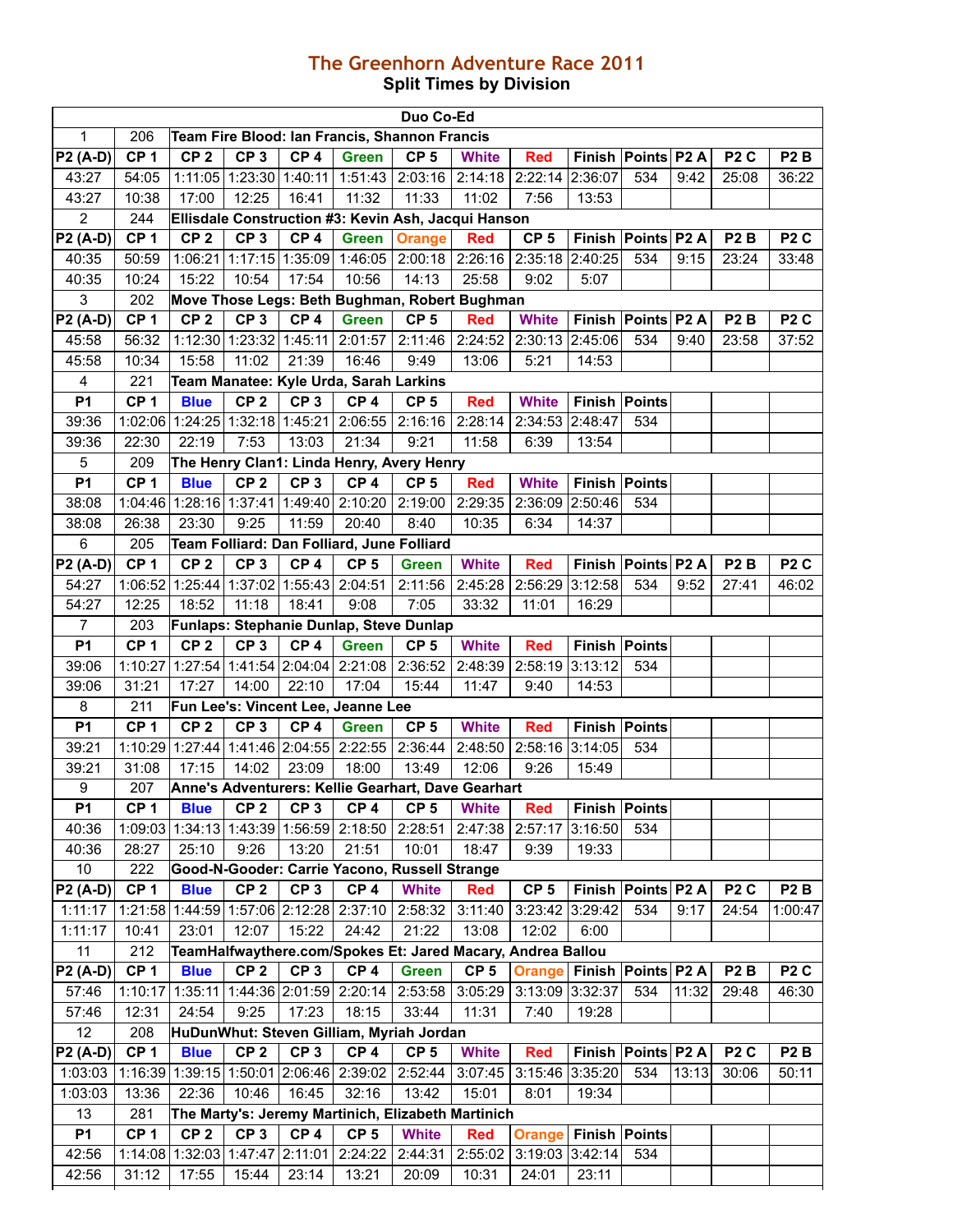| 14              | 215             |                 |                                 |                 | Third i Magellans: Samuel McJonathan, Rebecca Dingzon       |                          |                 |                   |                      |                      |       |                  |                  |
|-----------------|-----------------|-----------------|---------------------------------|-----------------|-------------------------------------------------------------|--------------------------|-----------------|-------------------|----------------------|----------------------|-------|------------------|------------------|
| <b>P1</b>       | CP <sub>1</sub> | <b>Blue</b>     | CP <sub>2</sub>                 | CP <sub>3</sub> | CP <sub>4</sub>                                             | CP <sub>5</sub>          | <b>Red</b>      | <b>White</b>      | <b>Finish Points</b> |                      |       |                  |                  |
| 40:07           |                 |                 | 1:13:23 1:35:39 1:44:32 2:12:07 |                 | 2:43:03                                                     | 3:00:20                  | 3:21:40         | 3:29:52 3:52:43   |                      | 534                  |       |                  |                  |
| 40:07           | 33:16           | 22:16           | 8:53                            | 27:35           | 30:56                                                       | 17:17                    | 21:20           | 8:12              | 22:51                |                      |       |                  |                  |
| 15              | 220             |                 |                                 |                 | The McMinis: David Solimini, Alice McKeon                   |                          |                 |                   |                      |                      |       |                  |                  |
| <b>P2 (A-D)</b> | CP <sub>1</sub> | <b>Blue</b>     | CP <sub>2</sub>                 | CP <sub>3</sub> | CP <sub>4</sub>                                             | CP <sub>5</sub>          | <b>Green</b>    | <b>White</b>      |                      | Finish Points P2 A   |       | P <sub>2</sub> B | P <sub>2</sub> C |
| 58:41           | 1:10:34         |                 |                                 |                 | 1:36:20 1:46:13 2:06:23 2:32:49                             | 2:47:47                  | 3:02:59         | 3:36:24 3:56:04   |                      | 534                  | 10:48 | 28:26            | 50:19            |
| 58:41           | 11:53           | 25:46           | 9:53                            | 20:10           | 26:26                                                       | 14:58                    | 15:12           | 33:25             | 19:40                |                      |       |                  |                  |
| 16              | 218             |                 |                                 |                 | Team GrayNach: Eric Rohnacher, Amy Gray                     |                          |                 |                   |                      |                      |       |                  |                  |
| P2 (A-D)        | CP <sub>1</sub> | <b>Blue</b>     | CP <sub>2</sub>                 | CP <sub>3</sub> | CP <sub>4</sub>                                             | CP <sub>5</sub>          |                 |                   |                      | Finish Points P2 A   |       | P <sub>2</sub> C | P <sub>2</sub> B |
| 1:15:08         |                 |                 |                                 |                 | 1:28:42 1:54:24 2:03:48 2:20:42 2:54:09                     | 3:18:13                  |                 |                   | 3:25:59              | 514                  | 14:19 | 34:56            | 1:01:13          |
| 1:15:08         | 13:34           | 25:42           | 9:24                            | 16:54           | 33:27                                                       | 24:04                    |                 |                   | 7:46                 |                      |       |                  |                  |
| 17              | 201             |                 |                                 |                 | Team Annie: Richard Ammons, Julia Hulka                     |                          |                 |                   |                      |                      |       |                  |                  |
| P2 (A-D)        | CP <sub>1</sub> | <b>Blue</b>     | CP <sub>2</sub>                 | CP <sub>3</sub> | CP <sub>4</sub>                                             | CP <sub>5</sub>          |                 |                   |                      | Finish Points P2 A   |       | P <sub>2</sub> B | P <sub>2</sub> C |
| 1:15:17         | 1:32:01         |                 | 1:56:12 2:07:13 2:26:37         |                 | 3:10:37                                                     | 3:32:10                  |                 |                   | 3:39:13              | 514                  | 14:55 | 37:23            | 1:00:19          |
| 1:15:17         | 16:44           | 24:11           | 11:01                           | 19:24           | 44:00                                                       | 21:33                    |                 |                   | 7:03                 |                      |       |                  |                  |
| 18              | 214             |                 |                                 |                 | Team Penguin: Leonard Mascaro, Caroline Morgan              |                          |                 |                   |                      |                      |       |                  |                  |
| P2 (A-D)        | CP <sub>1</sub> | <b>Blue</b>     | CP <sub>2</sub>                 | CP <sub>3</sub> | CP <sub>4</sub>                                             | CP <sub>5</sub>          |                 |                   |                      | Finish Points P2 A   |       | P <sub>2</sub> B | P <sub>2</sub> C |
| 1:15:22         |                 |                 | 1:32:06 1:57:22 2:07:16 2:31:53 |                 | 3:15:56                                                     | 3:33:11                  |                 |                   | 3:44:13              | 514                  | 14:35 | 36:11            | 1:00:13          |
| 1:15:22         | 16:44           | 25:16           | 9:54                            | 24:37           | 44:03                                                       | 17:15                    |                 |                   | 11:02                |                      |       |                  |                  |
| 19              | 219             |                 |                                 |                 | Espresso: Saroj Siegler, Sean Quinn                         |                          |                 |                   |                      |                      |       |                  |                  |
| P2 (A-D)        | CP <sub>1</sub> | <b>Blue</b>     | CP <sub>2</sub>                 | CP <sub>3</sub> | CP <sub>4</sub>                                             | <b>Green</b>             | CP <sub>5</sub> | <b>Orange</b>     | Finish Points P2 A   |                      |       | P <sub>2</sub> B | P <sub>2</sub> C |
| 1:10:09         |                 |                 |                                 |                 | 1:23:29 1:52:46 2:03:06 2:20:46 2:49:18                     | 3:17:22                  | 3:31:00         | 3:45:00 4:07:53   |                      | 494                  | 11:51 | 29:19            | 59:59            |
| 1:10:09         | 13:20           | 29:17           | 10:20                           | 17:40           | 28:32                                                       | 28:04                    | 13:38           | 14:00             | 22:53                | $-40$                |       |                  |                  |
| 20              |                 |                 |                                 |                 |                                                             |                          |                 |                   |                      |                      |       |                  |                  |
|                 | 210             |                 |                                 |                 | Doc Bender: Leslie Keck, Mike Bender                        |                          |                 |                   |                      |                      |       |                  |                  |
| <b>P2 (A-D)</b> | CP <sub>1</sub> | CP <sub>2</sub> | CP <sub>4</sub>                 | CP <sub>5</sub> | <b>Green</b>                                                | <b>Red</b>               | <b>White</b>    |                   |                      | Finish Points P2 A   |       | P <sub>2</sub> B | P <sub>2</sub> C |
| 52:42           | 1:03:58         | 1:22:57         |                                 |                 | 1:53:44 2:02:06 2:10:08                                     | 2:29:29                  | 2:35:41         |                   | 2:50:39              | 434                  | 10:16 | 25:04            | 44:56            |
| 52:42           | 11:16           | 18:59           | 30:47                           | 8:22            | 8:02                                                        | 19:21                    | 6:12            |                   | 14:58                |                      |       |                  |                  |
| 21              | 216             |                 |                                 |                 | <b>B-Mores Finest: Kerry Morris, Ryan Powell</b>            |                          |                 |                   |                      |                      |       |                  |                  |
| <b>P1</b>       | CP <sub>1</sub> | <b>Blue</b>     | CP <sub>2</sub>                 | CP <sub>3</sub> | CP <sub>4</sub>                                             | CP <sub>5</sub>          | <b>Green</b>    | <b>Orange</b>     | Finish Points        |                      |       |                  |                  |
| 54:08           |                 |                 | 1:53:49 2:21:09 2:30:42 2:49:16 |                 | 3:08:51                                                     | 3:23:48                  | 3:34:51         | 3:55:40 4:22:46   |                      | 419                  |       |                  |                  |
| 54:08           | 59:41           | 27:20           | 9:33                            | 18:34           | 19:35                                                       | 14:57                    | 11:03           | 20:49             | 27:06                | $-115$               |       |                  |                  |
|                 |                 |                 |                                 |                 |                                                             |                          |                 |                   |                      |                      |       |                  |                  |
|                 |                 |                 |                                 |                 |                                                             | <b>Duo Co-Ed Masters</b> |                 |                   |                      |                      |       |                  |                  |
| 1               | 223             |                 |                                 |                 | Valentine's Day Massacre: Stephanie Brinley, Darold Brinley |                          |                 |                   |                      |                      |       |                  |                  |
| P <sub>1</sub>  | CP <sub>1</sub> | CP <sub>2</sub> | CP <sub>3</sub>                 | CP <sub>4</sub> | <b>Green</b>                                                | CP <sub>5</sub>          | <b>Red</b>      | <b>White</b>      | <b>Finish Points</b> |                      |       |                  |                  |
| 31:51           | 53:46           |                 |                                 |                 | 1:09:54 1:20:41 1:34:31 1:43:50                             |                          | 1:52:39 2:04:12 | 2:10:31 2:24:54   |                      | 534                  |       |                  |                  |
| 31:51           | 21:55           | 16:08           | 10:47                           | 13:50           | 9:19                                                        | 8:49                     | 11:33           | 6:19              | 14:23                |                      |       |                  |                  |
| $\overline{2}$  | 230             |                 |                                 |                 | A mom her son and two bikes: Jonathan Wood, Debbie Wood     |                          |                 |                   |                      |                      |       |                  |                  |
| <b>P1</b>       | CP <sub>1</sub> | <b>Blue</b>     | CP <sub>2</sub>                 | CP <sub>3</sub> | CP <sub>4</sub>                                             | <b>Orange</b>            | CP <sub>5</sub> | Green             | Finish Points        |                      |       |                  |                  |
| 39:33           | 58:58           |                 |                                 |                 | 1:22:18 1:30:54 1:45:01 2:08:14                             |                          | 2:25:12 2:42:44 | 2:49:23 3:03:26   |                      | 534                  |       |                  |                  |
| 39:33           | 19:25           | 23:20           | 8:36                            | 14:07           | 23:13                                                       | 16:58                    | 17:32           | 6:39              | 14:03                |                      |       |                  |                  |
| 3               | 226             |                 |                                 |                 | Kimberly & Peter: Kimberly Kaestner, Peter Kaestner         |                          |                 |                   |                      |                      |       |                  |                  |
| <b>P1</b>       | CP <sub>1</sub> | <b>Blue</b>     | CP <sub>2</sub>                 | CP <sub>3</sub> | CP <sub>4</sub>                                             | CP <sub>5</sub>          | <b>Red</b>      | <b>White</b>      |                      | <b>Finish Points</b> |       |                  |                  |
| 45:53           | 1:15:07         |                 |                                 |                 | 1:36:33 1:45:27 2:00:11 2:17:59                             | 2:29:47                  | 2:45:53         | 2:55:43 3:13:51   |                      | 534                  |       |                  |                  |
| 45:53           | 29:14           | 21:26           | 8:54                            | 14:44           | 17:48                                                       | 11:48                    | 16:06           | 9:50              | 18:08                |                      |       |                  |                  |
| $\overline{4}$  | 227             |                 |                                 |                 | Team Zulu: Jennifer McCann, Alan R. Prebyl                  |                          |                 |                   |                      |                      |       |                  |                  |
| <b>P2 (A-D)</b> | CP <sub>1</sub> | <b>Blue</b>     | CP <sub>2</sub>                 | CP <sub>3</sub> | CP <sub>4</sub>                                             | CP <sub>5</sub>          | <b>Red</b>      | <b>White</b>      |                      | Finish Points P2 A   |       | P <sub>2</sub> C | P <sub>2</sub> B |
| 1:05:26         |                 |                 |                                 |                 | 1:19:26 1:49:30 2:02:13 2:22:25 2:48:07                     |                          | 3:00:35 3:20:30 | $3:29:01$ 3:49:41 |                      | 534                  | 10:59 | 29:11            | 49:50            |
| 1:05:26         | 14:00           | 30:04           | 12:43                           | 20:12           | 25:42                                                       | 12:28                    | 19:55           | 8:31              | 20:40                |                      |       |                  |                  |
| 5               | 224             |                 |                                 |                 | Just for the craic: Mollly Corbett, Ronan Corbett           |                          |                 |                   |                      |                      |       |                  |                  |
| $P2 (A-D)$      | CP <sub>1</sub> | CP <sub>2</sub> | CP <sub>3</sub>                 | CP <sub>4</sub> | CP <sub>5</sub>                                             | <b>Red</b>               | <b>White</b>    | <b>Orange</b>     | Finish Points P2 A   |                      |       | P <sub>2</sub> B | P <sub>2</sub> C |
| 1:03:21         |                 |                 | 1:17:03 1:40:00 1:55:47 2:23:37 |                 | 2:39:55                                                     |                          | 2:55:03 3:05:09 | $3:31:14$ 3:58:31 |                      | 534                  | 12:02 | 32:18            | 50:36            |
| 1:03:21         | 13:42           | 22:57           | 15:47                           | 27:50           | 16:18                                                       | 15:08                    | 10:06           | 26:05             | 27:17                |                      |       |                  |                  |
| 6               | 204             |                 |                                 |                 | Ruff Fitness: Susan Fahey, Dave Ruff                        |                          |                 |                   |                      |                      |       |                  |                  |
| <b>P1</b>       | CP <sub>1</sub> | <b>Blue</b>     | CP <sub>2</sub>                 | CP <sub>3</sub> | CP <sub>4</sub>                                             | <b>Green</b>             | CP <sub>5</sub> |                   |                      | <b>Finish Points</b> |       |                  |                  |
|                 |                 |                 |                                 |                 |                                                             |                          |                 |                   |                      |                      |       |                  |                  |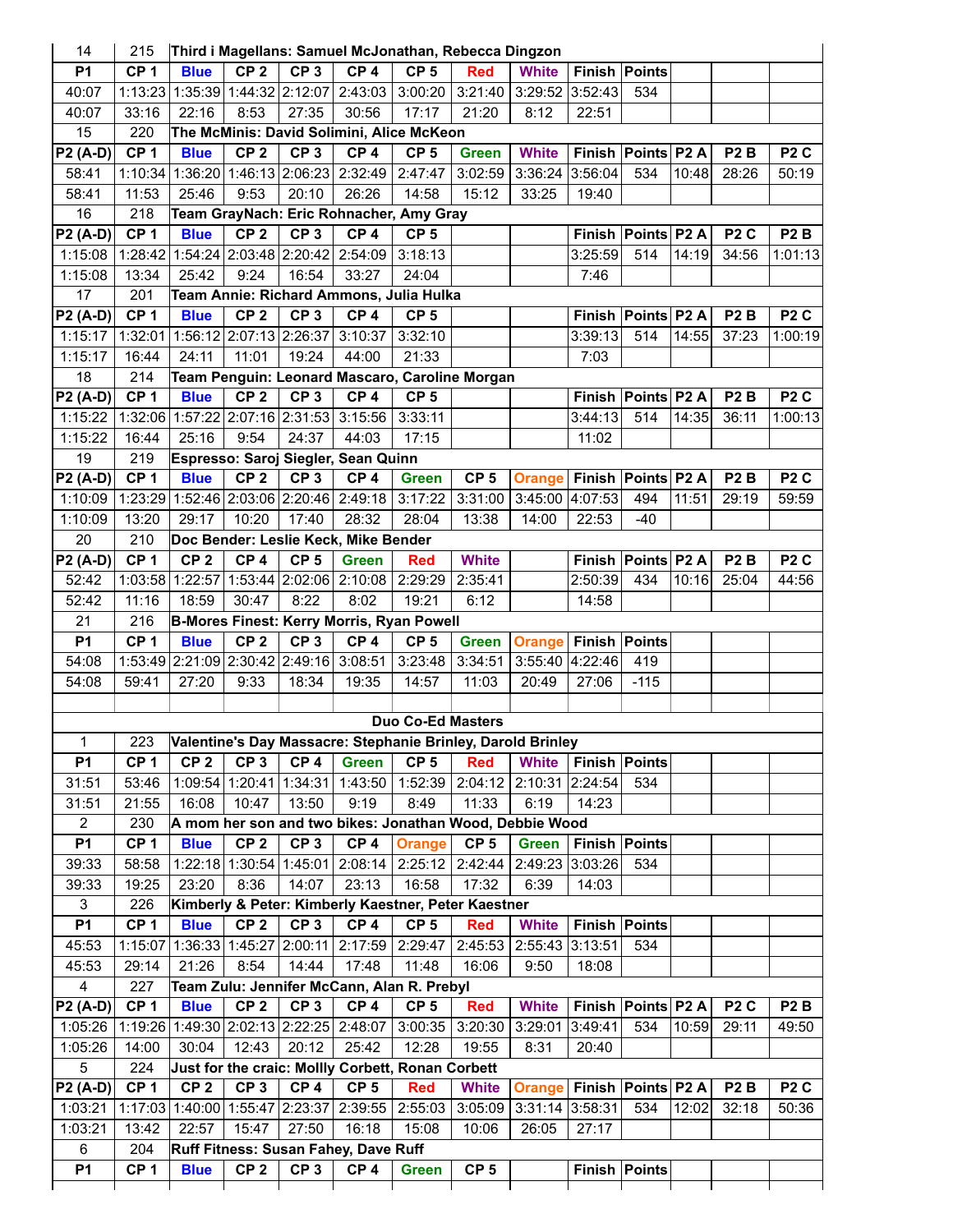| 42:24                         |                        |                 |                 |                                                  |                                         |                                                         | 1:09:14 1:36:59 1:45:57 2:01:50 2:29:12 2:43:05 2:51:09                 |                                           | $2:56:05$ 524        |                        |       |                  |                             |
|-------------------------------|------------------------|-----------------|-----------------|--------------------------------------------------|-----------------------------------------|---------------------------------------------------------|-------------------------------------------------------------------------|-------------------------------------------|----------------------|------------------------|-------|------------------|-----------------------------|
| 42:24                         | 26:50                  | 27:45           | 8:58            | 15:53                                            | 27:22                                   | 13:53                                                   | 8:04                                                                    |                                           | 4:56                 |                        |       |                  |                             |
| $7^{\circ}$                   | 225                    |                 |                 |                                                  |                                         |                                                         | Objects in Mirror are Older th: Hunter Hagerty, Penny Hagerty           |                                           |                      |                        |       |                  |                             |
| <b>P2 (A-D)</b>               | CP <sub>1</sub>        | CP <sub>2</sub> | CP <sub>3</sub> | CP <sub>4</sub>                                  | CP <sub>5</sub>                         | <b>White</b>                                            |                                                                         |                                           |                      | Finish Points P2 A     |       | P <sub>2</sub> B | P <sub>2</sub> C            |
| 1:22:30                       |                        |                 |                 | 1:39:52 2:00:05 2:18:49 2:44:58 2:59:09          |                                         | 3:18:50                                                 |                                                                         |                                           | 3:43:36              | 514                    | 15:16 | 39:02            | 1:04:57                     |
| 1:22:30                       | 17:22                  | 20:13           | 18:44           | 26:09                                            | 14:11                                   | 19:41                                                   |                                                                         |                                           | 24:46                |                        |       |                  |                             |
| 8                             | 228                    |                 |                 |                                                  | G.I. Bo: Tracy Tracy, Eric Bokinsky     |                                                         |                                                                         |                                           |                      |                        |       |                  |                             |
| P <sub>1</sub>                | CP <sub>1</sub>        | CP <sub>2</sub> | CP <sub>3</sub> | CP <sub>4</sub>                                  | CP <sub>5</sub>                         | <b>Green</b>                                            | <b>Red</b>                                                              | <b>Orange Finish Points</b>               |                      |                        |       |                  |                             |
| 37:42                         | 58:47                  |                 |                 |                                                  | 1:15:58 1:29:36 1:54:49 2:05:59         | 2:13:17                                                 | 3:26:11                                                                 | 3:45:36 4:05:59                           |                      | 504                    |       |                  |                             |
| 37:42                         | 21:05                  | 17:11           | 13:38           | 25:13                                            | 11:10                                   | 7:18                                                    | 1:12:54                                                                 | 19:25                                     | 20:23                | $-30$                  |       |                  |                             |
| 9                             | 231                    |                 |                 |                                                  |                                         | Couple of Nutts: Bryan Young, Wendy Furst               |                                                                         |                                           |                      |                        |       |                  |                             |
| <b>P1</b>                     | CP <sub>1</sub>        | <b>Blue</b>     | CP <sub>2</sub> | CP <sub>3</sub>                                  | CP <sub>4</sub>                         | CP <sub>5</sub>                                         | <b>White</b>                                                            | <b>Orange Finish Points</b>               |                      |                        |       |                  |                             |
| 46:16                         |                        |                 |                 |                                                  |                                         | 1:16:58 1:40:14 1:49:50 2:05:51 2:37:21 2:51:30         | 3:09:01                                                                 | 3:41:13 4:07:23                           |                      | 494                    |       |                  |                             |
| 46:16                         | 30:42                  | 23:16           | 9:36            | 16:01                                            | 31:30                                   | 14:09                                                   | 17:31                                                                   | 32:12                                     | 26:10                | -40                    |       |                  |                             |
| 10 <sup>1</sup>               | 229                    |                 |                 |                                                  | Earth Dragon: Tina Welsh, Edd Welsh     |                                                         |                                                                         |                                           |                      |                        |       |                  |                             |
| <b>P2 (A-D)</b>               | CP <sub>1</sub>        | <b>Blue</b>     | CP <sub>2</sub> | CP <sub>3</sub>                                  | CP <sub>4</sub>                         | CP <sub>5</sub>                                         | <b>White</b>                                                            | <b>Red</b>                                |                      | Finish Points P2 A     |       | P <sub>2</sub> B | P <sub>2</sub> C            |
| 1:13:42                       |                        |                 |                 |                                                  | 1:28:07 1:52:30 2:02:51 2:22:45 3:01:05 | 3:13:30                                                 | 3:35:25                                                                 | 3:47:24 4:11:15                           |                      | 474                    | 11:49 | 30:24            | 59:44                       |
|                               |                        |                 |                 |                                                  |                                         |                                                         |                                                                         |                                           |                      |                        |       |                  |                             |
| 1:13:42                       | 14:25                  | 24:23           | 10:21           | 19:54                                            | 38:20                                   | 12:25                                                   | 21:55                                                                   | 11:59                                     | 23:51                | $-60$                  |       |                  |                             |
|                               |                        |                 |                 |                                                  |                                         |                                                         |                                                                         |                                           |                      |                        |       |                  |                             |
|                               |                        |                 |                 |                                                  |                                         | <b>Duo Female</b>                                       |                                                                         |                                           |                      |                        |       |                  |                             |
| $\mathbf{1}$                  | 241<br>CP <sub>1</sub> |                 |                 |                                                  |                                         |                                                         | Bi-Coastal Carols: Carol Mullin, Carol Ann Smallwood                    |                                           |                      |                        |       |                  |                             |
| <b>P1</b>                     |                        | <b>Blue</b>     | CP <sub>2</sub> | CP <sub>3</sub>                                  | CP <sub>4</sub>                         | CP <sub>5</sub>                                         | <b>Red</b>                                                              | <b>White</b>                              |                      | <b>Finish Points</b>   |       |                  |                             |
| 35:31                         |                        |                 |                 |                                                  |                                         |                                                         | 1:02:14 1:24:46 1:33:36 1:49:45 2:09:06 2:19:29 2:37:17 2:46:20 3:02:42 |                                           |                      | 534                    |       |                  |                             |
| 35:31                         | 26:43                  | 22:32           | 8:50            | 16:09                                            | 19:21                                   | 10:23                                                   | 17:48                                                                   | 9:03                                      | 16:22                |                        |       |                  |                             |
| $\overline{2}$                | 239                    |                 |                 |                                                  |                                         | Red Hawks: Cindy Jackson, Tina Schneider                |                                                                         |                                           |                      |                        |       |                  |                             |
| <b>P1</b>                     | CP <sub>1</sub>        | CP <sub>2</sub> | CP <sub>3</sub> | CP <sub>4</sub>                                  | <b>Green</b>                            | CP <sub>5</sub>                                         | <b>Red</b>                                                              | <b>White</b>                              | Finish Points        |                        |       |                  |                             |
| 39:08                         |                        |                 |                 |                                                  |                                         | 1:13:33 1:36:42 1:49:55 2:16:46 2:33:46 2:45:00         | 3:01:23                                                                 | 3:09:03 3:26:46                           |                      | 534                    |       |                  |                             |
| 39:08                         | 34:25                  | 23:09           | 13:13           | 26:51                                            | 17:00                                   | 11:14                                                   | 16:23                                                                   | 7:40                                      | 17:43                |                        |       |                  |                             |
| 3                             | 237                    |                 |                 |                                                  |                                         | Bad Decisions: Melinda Hoffman, Julie Horvath           |                                                                         |                                           |                      |                        |       |                  |                             |
| $P2 (A-D)$                    | CP <sub>1</sub>        | <b>Blue</b>     | CP <sub>2</sub> | CP <sub>3</sub>                                  | CP <sub>4</sub>                         | CP <sub>5</sub>                                         | <b>White</b>                                                            | <b>Red</b>                                |                      | Finish Points P2 A     |       | P <sub>2</sub> B | P <sub>2</sub> C            |
| 1:02:46                       |                        |                 |                 |                                                  |                                         | 1:17:19 1:45:02 1:55:35 2:12:40 2:41:57 2:56:30         | 3:09:31                                                                 | 3:21:07                                   | 3:44:16              | 534                    | 13:07 | 33:11            | 51:23                       |
| 1:02:46                       | 14:33                  | 27:43           | 10:33           | 17:05                                            | 29:17                                   | 14:33                                                   | 13:01                                                                   | 11:36                                     | 23:09                |                        |       |                  |                             |
| $\overline{4}$                | 233                    |                 |                 |                                                  | Badass BASE: Amy Beley, Evelyn Swain    |                                                         |                                                                         |                                           |                      |                        |       |                  |                             |
| $P2(A-D)$                     | CP <sub>1</sub>        |                 | $CP 2$ $CP 3$   |                                                  | $CP 4$ CP 5 Green                       |                                                         | <b>White</b>                                                            | <b>Red</b>                                |                      | Finish Points P2 A     |       | P <sub>2</sub> C | P2B                         |
|                               |                        |                 |                 |                                                  |                                         | 1:01:38 1:15:28 1:37:32 1:53:40 2:16:52 2:29:43 2:50:31 |                                                                         | $3:18:04$ 3:28:07 3:44:21 534 11:01 28:44 |                      |                        |       |                  | 48:22                       |
| 1:01:38                       | 13:50                  | 22:04           | 16:08           | 23:12                                            | 12:51                                   | 20:48                                                   | 27:33                                                                   | 10:03                                     | 16:14                |                        |       |                  |                             |
| 5                             | 235                    |                 |                 |                                                  |                                         |                                                         |                                                                         |                                           |                      |                        |       |                  |                             |
| <b>P2 (A-D)</b>               |                        |                 |                 |                                                  | JAC & Jill: Jill Eanes, Julie Cross     |                                                         |                                                                         |                                           |                      |                        |       |                  |                             |
|                               | CP <sub>1</sub>        | <b>Blue</b>     | CP <sub>2</sub> | CP <sub>3</sub>                                  | CP <sub>4</sub>                         | CP <sub>5</sub>                                         | <b>White</b>                                                            |                                           |                      | Finish Points P2 A     |       | P <sub>2</sub> B | P <sub>2</sub> C            |
|                               |                        |                 |                 | 1:18:10 1:43:44 1:54:41 2:12:23 2:41:17          |                                         | 2:53:44                                                 | 3:16:37                                                                 |                                           | 3:36:03              | 524                    | 13:29 | 34:05            | 50:14                       |
|                               | 15:05                  | 25:34           | 10:57           | 17:42                                            | 28:54                                   | 12:27                                                   | 22:53                                                                   |                                           | 19:26                |                        |       |                  |                             |
| 6                             | 240                    |                 |                 |                                                  |                                         | The Trail Junkies: Jill Montaquila, Kimberly Pack       |                                                                         |                                           |                      |                        |       |                  |                             |
|                               | CP <sub>1</sub>        | CP <sub>2</sub> | CP <sub>3</sub> | CP <sub>4</sub>                                  | <b>Red</b>                              | <b>White</b>                                            | CP <sub>5</sub>                                                         |                                           |                      | Finish   Points   P2 A |       | P <sub>2</sub> C | P <sub>2</sub> B            |
|                               |                        |                 |                 |                                                  | 1:31:48 1:54:04 2:13:45 2:40:34 3:15:36 | 3:25:25                                                 | 3:40:56                                                                 |                                           | 3:51:10              | 524                    | 14:50 | 32:42            |                             |
| 1:03:05<br>1:16:46            | 15:02                  |                 | 19:41           | 26:49                                            | 35:02                                   | 9:49                                                    | 15:31                                                                   |                                           | 10:14                |                        |       |                  |                             |
| $\overline{7}$                |                        | 22:16           |                 |                                                  |                                         |                                                         |                                                                         |                                           |                      |                        |       |                  |                             |
|                               | 242                    |                 |                 |                                                  |                                         |                                                         | Avoid the Stream: Ann Marie Murphy, Shannon Miller                      |                                           |                      |                        |       |                  |                             |
| <b>P1</b>                     | CP <sub>1</sub>        | <b>Blue</b>     | CP <sub>2</sub> | CP <sub>3</sub>                                  | CP <sub>4</sub>                         | CP <sub>5</sub>                                         | <b>Red</b>                                                              | Green                                     | <b>Finish Points</b> |                        |       |                  |                             |
| 46:08                         |                        |                 |                 |                                                  | 1:13:07 1:41:36 1:52:45 2:09:40 2:36:08 | 2:49:29                                                 | 3:04:17                                                                 | 3:46:13 4:04:24                           |                      | 509                    |       |                  |                             |
| 46:08                         | 26:59                  | 28:29           | 11:09           | 16:55                                            | 26:28                                   | 13:21                                                   | 14:48                                                                   | 41:56                                     | 18:11                | $-25$                  |       |                  |                             |
| 8                             | 236                    |                 |                 |                                                  |                                         | Cool Runnings: Laura Edwards, Erin Myers                |                                                                         |                                           |                      |                        |       |                  |                             |
|                               | CP <sub>1</sub>        | CP <sub>2</sub> | CP <sub>3</sub> | CP <sub>4</sub>                                  | CP <sub>5</sub>                         |                                                         |                                                                         |                                           |                      | Finish   Points   P2 A |       | P <sub>2</sub> C | P <sub>2</sub> B            |
|                               |                        |                 |                 | 2:05:02 2:17:42 2:39:00 2:56:14 3:25:43          | 3:51:57                                 |                                                         |                                                                         |                                           | 4:02:58              | 489                    |       | 11:58 26:14 1    |                             |
| 1:03:05<br>1:16:46<br>2:05:02 | 12:40                  | 21:18           | 17:14           | 29:29                                            | 26:14                                   |                                                         |                                                                         |                                           | 11:01                | $-15$                  |       |                  |                             |
| P2 (A-D)<br>P2 (A-D)<br>9     | 232                    |                 |                 |                                                  |                                         | All Over Your Face: Nancy Aguilar, Bonita Kidwell       |                                                                         |                                           |                      |                        |       |                  |                             |
|                               | CP <sub>1</sub>        | CP <sub>2</sub> | CP <sub>3</sub> | CP <sub>4</sub>                                  | CP <sub>5</sub>                         |                                                         |                                                                         |                                           |                      | Finish   Points   P2 A |       | P <sub>2</sub> C | P <sub>2</sub> B            |
| $P2(A-D)$<br>2:12:50          | 19:37                  | 25:34           | 25:22           | 2:12:50 2:32:27 2:58:01 3:23:23 4:22:03<br>58:40 | 4:41:59<br>19:56                        |                                                         |                                                                         |                                           | 4:52:14<br>10:15     | 239<br>$-265$          |       | 14:46 43:32 1    | 1:01:21<br>:53:30<br>:53:56 |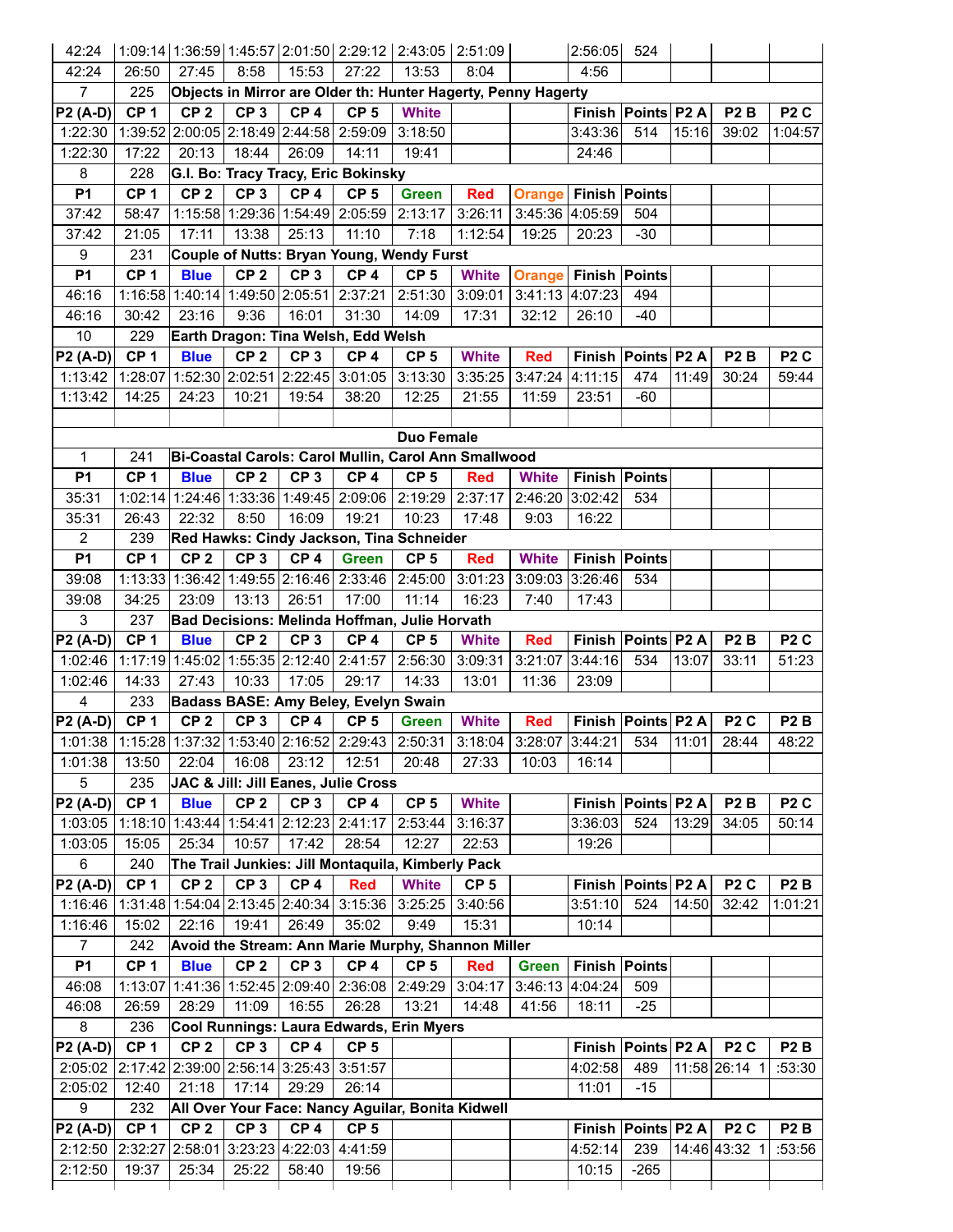|                  |                        |                 |                 |                 |                                                       | <b>Duo Male</b> |                                 |                             |                      |                      |      |                  |                  |
|------------------|------------------------|-----------------|-----------------|-----------------|-------------------------------------------------------|-----------------|---------------------------------|-----------------------------|----------------------|----------------------|------|------------------|------------------|
| $\mathbf{1}$     | 256                    |                 |                 |                 | Tranquility Base 1: Joe Graber, John Washko           |                 |                                 |                             |                      |                      |      |                  |                  |
| <b>P1</b>        | CP <sub>1</sub>        | CP <sub>2</sub> | CP <sub>3</sub> | CP <sub>4</sub> | <b>Green</b>                                          | CP <sub>5</sub> | <b>Red</b>                      | <b>White</b>                | Finish Points        |                      |      |                  |                  |
| 30:12            | 46:27                  |                 |                 |                 | 1:02:03 1:12:09 1:28:26 1:38:37                       | 1:47:26         | 1:59:45                         | 2:06:05 2:19:55             |                      | 534                  |      |                  |                  |
| 30:12            | 16:15                  | 15:36           | 10:06           | 16:17           | 10:11                                                 | 8:49            | 12:19                           | 6:20                        | 13:50                |                      |      |                  |                  |
| 1                | 276                    |                 |                 |                 | Tranquility Base 2: Tim Smith, Justin Thomas          |                 |                                 |                             |                      |                      |      |                  |                  |
| <b>P1</b>        | CP <sub>1</sub>        | CP <sub>2</sub> | CP <sub>3</sub> | CP <sub>4</sub> | <b>Green</b>                                          | CP <sub>5</sub> | <b>Red</b>                      | <b>White</b>                | Finish Points        |                      |      |                  |                  |
| 30:10            | 46:22                  |                 |                 |                 | 1:02:39 1:12:22 1:27:53 1:38:14                       | 1:46:32         | 1:59:52                         | 2:06:07 2:19:55             |                      | 534                  |      |                  |                  |
| 30:10            | 16:12                  | 16:17           | 9:43            | 15:31           | 10:21                                                 | 8:18            | 13:20                           | 6:15                        | 13:48                |                      |      |                  |                  |
| 3                | 284                    |                 |                 |                 | Ellisdale Construction #1: Rich Ward, Jim Hilborn     |                 |                                 |                             |                      |                      |      |                  |                  |
| <b>P1</b>        | CP <sub>1</sub>        | CP <sub>2</sub> | CP <sub>3</sub> | CP <sub>4</sub> | CP <sub>5</sub>                                       | <b>Red</b>      | <b>White</b>                    | <b>Green</b>                | <b>Finish Points</b> |                      |      |                  |                  |
| 32:26            | 49:21                  |                 |                 |                 | 1:05:02 1:14:05 1:28:03 1:35:53                       |                 | 1:46:50 1:54:50 2:10:05 2:22:17 |                             |                      | 534                  |      |                  |                  |
| 32:26            | 16:55                  | 15:41           | 9:03            | 13:58           | 7:50                                                  | 10:57           | 8:00                            | 15:15                       | 12:12                |                      |      |                  |                  |
| $\overline{4}$   | 250                    |                 |                 |                 | Orange Basterds: Jim Donnelly, Jay Chapman            |                 |                                 |                             |                      |                      |      |                  |                  |
| <b>P2 (A-D)</b>  | CP <sub>1</sub>        | <b>Blue</b>     | CP <sub>2</sub> | CP <sub>3</sub> | CP <sub>4</sub>                                       | CP <sub>5</sub> | <b>White</b>                    | <b>Red</b>                  |                      | Finish Points P2 A   |      | P <sub>2</sub> B | P <sub>2</sub> C |
| 37:08            | 46:24                  |                 |                 |                 | 1:03:59 1:11:16 1:20:04 1:34:40                       | 1:41:55         |                                 | 2:05:00 2:13:16 2:25:46     |                      | 534                  | 7:59 | 19:07            | 31:47            |
| 37:08            | 9:16                   | 17:35           | 7:17            | 8:48            | 14:36                                                 | 7:15            | 23:05                           | 8:16                        | 12:30                |                      |      |                  |                  |
| 5                | 257                    |                 |                 |                 | Pepper Grinder: Arthur Grace, Ryan Stuart             |                 |                                 |                             |                      |                      |      |                  |                  |
| <b>P1</b>        | CP <sub>1</sub>        | CP <sub>2</sub> | CP <sub>3</sub> | CP <sub>4</sub> | <b>Green</b>                                          | CP <sub>5</sub> | <b>White</b>                    | <b>Red</b>                  |                      | Finish Points        |      |                  |                  |
| 30:59            | 53:36                  |                 |                 |                 | 1:10:59 1:21:02 1:34:55 1:43:55                       | 1:51:27         |                                 | 2:00:38 2:13:17 2:26:31     |                      | 534                  |      |                  |                  |
| 30:59            | 22:37                  | 17:23           | 10:03           | 13:53           | 9:00                                                  | 7:32            | 9:11                            | 12:39                       | 13:14                |                      |      |                  |                  |
| 6                | 253                    |                 |                 |                 | Shake and Bake: Scott Eglinton, Brett Schulman        |                 |                                 |                             |                      |                      |      |                  |                  |
| <b>P2 (A-D)</b>  | CP <sub>1</sub>        | CP <sub>2</sub> | CP <sub>3</sub> | CP <sub>4</sub> | CP <sub>5</sub>                                       | <b>Green</b>    | <b>Red</b>                      | <b>White</b>                | Finish Points P2 A   |                      |      | P <sub>2</sub> B | P <sub>2</sub> C |
| 40:09            | 51:16                  |                 |                 |                 | 1:06:35 1:17:41 1:34:24 1:43:01                       | 1:50:48         |                                 | 2:08:39 2:14:16 2:29:54     |                      | 534                  | 9:02 | 24:18            | 34:03            |
| 40:09            | 11:07                  | 15:19           | 11:06           | 16:43           | 8:37                                                  | 7:47            | 17:51                           | 5:37                        | 15:38                |                      |      |                  |                  |
| $\overline{7}$   | 262                    |                 |                 |                 | Production: T.J. Hoff, Brandon Horton                 |                 |                                 |                             |                      |                      |      |                  |                  |
| <b>P1</b>        | CP <sub>1</sub>        | CP <sub>2</sub> | CP <sub>3</sub> | CP <sub>4</sub> | CP <sub>5</sub>                                       | <b>White</b>    | <b>Red</b>                      | <b>Orange Finish Points</b> |                      |                      |      |                  |                  |
| 29:58            | 48:04                  |                 |                 |                 | 1:03:54 1:14:20 1:30:21 1:51:02                       | 2:00:22         | 2:11:18                         | 2:25:08 2:44:08             |                      | 534                  |      |                  |                  |
| 29:58            | 18:06                  | 15:50           | 10:26           | 16:01           | 20:41                                                 | 9:20            | 10:56                           | 13:50                       | 19:00                |                      |      |                  |                  |
| 8                | 245                    |                 |                 |                 | Team GTO: Eric Byers, Ronnie Dement                   |                 |                                 |                             |                      |                      |      |                  |                  |
| <b>P1</b>        | CP <sub>1</sub>        | CP <sub>2</sub> | CP <sub>3</sub> | CP <sub>4</sub> | <b>Green</b>                                          | CP <sub>5</sub> | <b>Red</b>                      | <b>White</b>                |                      | <b>Finish Points</b> |      |                  |                  |
| 40:31            | 59:02                  |                 |                 |                 | 1:14:26 1:24:57 1:44:07 2:00:09                       | 2:08:09         |                                 | 2:24:36 2:29:58 2:46:32     |                      | 534                  |      |                  |                  |
| 40:31            | 18:31                  | 15:24           | 10:31           | 19:10           | 16:02                                                 | 8:00            | 16:27                           | 5:22                        | 16:34                |                      |      |                  |                  |
| $\boldsymbol{9}$ | 261                    |                 |                 |                 | The Henry Clan2: Scott Henry, Austin Henry            |                 |                                 |                             |                      |                      |      |                  |                  |
| <b>P1</b>        | CP <sub>1</sub>        | <b>Blue</b>     | CP <sub>2</sub> | CP <sub>3</sub> | CP <sub>4</sub>                                       | CP <sub>5</sub> | <b>Red</b>                      | <b>White</b>                | <b>Finish Points</b> |                      |      |                  |                  |
| 37:50            |                        |                 |                 |                 | 1:04:49 1:26:21 1:35:07 1:51:14 2:10:22               | 2:18:57         | 2:29:16                         | 2:36:07 2:50:35             |                      | 534                  |      |                  |                  |
| 37:50            | 26:59                  | 21:32           | 8:46            | 16:07           | 19:08                                                 | 8:35            | 10:19                           | 6:51                        | 14:28                |                      |      |                  |                  |
| 10               | 279                    |                 |                 |                 | Stimulus Package: Scott Vennard, Matt Cezar           |                 |                                 |                             |                      |                      |      |                  |                  |
| <b>P1</b>        | CP <sub>1</sub>        | <b>Blue</b>     | CP <sub>2</sub> | CP <sub>3</sub> | CP <sub>4</sub>                                       | CP <sub>5</sub> | <b>Red</b>                      | <b>White</b>                | <b>Finish Points</b> |                      |      |                  |                  |
| 34:57            | 59:32                  |                 |                 |                 | 1:21:40 1:30:05 1:42:42 2:01:04                       | 2:09:49         |                                 | 2:28:43 2:34:38 2:50:44     |                      | 534                  |      |                  |                  |
| 34:57            | 24:35                  | 22:08           | 8:25            | 12:37           | 18:22                                                 | 8:45            | 18:54                           | 5:55                        | 16:06                |                      |      |                  |                  |
|                  |                        |                 |                 |                 |                                                       |                 |                                 |                             |                      |                      |      |                  |                  |
| 11<br><b>P1</b>  | 274<br>CP <sub>1</sub> | CP <sub>2</sub> | CP <sub>3</sub> | CP <sub>4</sub> | Teenage Mutant Cousins: Tyler Smallwood, Kevin Mullin |                 | <b>White</b>                    |                             |                      | <b>Finish Points</b> |      |                  |                  |
|                  |                        |                 |                 |                 | CP <sub>5</sub>                                       | <b>Red</b>      |                                 | <b>Green</b>                |                      |                      |      |                  |                  |
| 29:52            | 49:44                  |                 |                 |                 | 1:09:07 1:20:55 1:37:19 1:48:05                       | 1:57:54         | 2:06:57                         | 2:43:37 2:55:36             |                      | 534                  |      |                  |                  |
| 29:52            | 19:52                  | 19:23           | 11:48           | 16:24           | 10:46                                                 | 9:49            | 9:03                            | 36:40                       | 11:59                |                      |      |                  |                  |
| 12               | 280                    |                 |                 |                 | Glory Days: Brian Walsh, Nick Brandt                  |                 |                                 |                             |                      |                      |      |                  |                  |
| <b>P1</b>        | CP <sub>1</sub>        | <b>Blue</b>     | CP <sub>2</sub> | CP <sub>3</sub> | CP <sub>4</sub>                                       | CP <sub>5</sub> | <b>Red</b>                      | <b>White</b>                |                      | <b>Finish Points</b> |      |                  |                  |
| 36:25            |                        |                 |                 |                 | 1:02:20 1:23:42 1:32:21 1:46:23 2:10:02               | 2:18:55         |                                 | 2:37:56 2:43:19 2:57:27     |                      | 534                  |      |                  |                  |
| 36:25            | 25:55                  | 21:22           | 8:39            | 14:02           | 23:39                                                 | 8:53            | 19:01                           | 5:23                        | 14:08                |                      |      |                  |                  |
| 13               | 260                    |                 |                 |                 | Roadrunners: Adam Heifetz, Giuseppe DiMonte           |                 |                                 |                             |                      |                      |      |                  |                  |
| <b>P1</b>        | CP <sub>1</sub>        | <b>Blue</b>     | CP <sub>2</sub> | CP <sub>3</sub> | CP <sub>4</sub>                                       | CP <sub>5</sub> | <b>Green</b>                    | <b>Orange Finish Points</b> |                      |                      |      |                  |                  |
| 38:37            | 1:03:12                |                 |                 |                 | 1:26:12 1:35:12 1:50:13 2:09:53                       | 2:21:11         | 2:32:43                         | 2:49:31 3:08:43             |                      | 534                  |      |                  |                  |
| 38:37            | 24:35                  | 23:00           | 9:00            | 15:01           | 19:40                                                 | 11:18           | 11:32                           | 16:48                       | 19:12                |                      |      |                  |                  |
| 14               | 275                    |                 |                 |                 | Smith Brothers: Scott Smith, Andy Smith               |                 |                                 |                             |                      |                      |      |                  |                  |
| <b>P1</b>        | CP <sub>1</sub>        | CP <sub>2</sub> | CP <sub>3</sub> | CP <sub>4</sub> | CP <sub>5</sub>                                       | <b>Red</b>      | <b>White</b>                    | <b>Green</b>                |                      | <b>Finish Points</b> |      |                  |                  |
|                  |                        |                 |                 |                 |                                                       |                 |                                 |                             |                      |                      |      |                  |                  |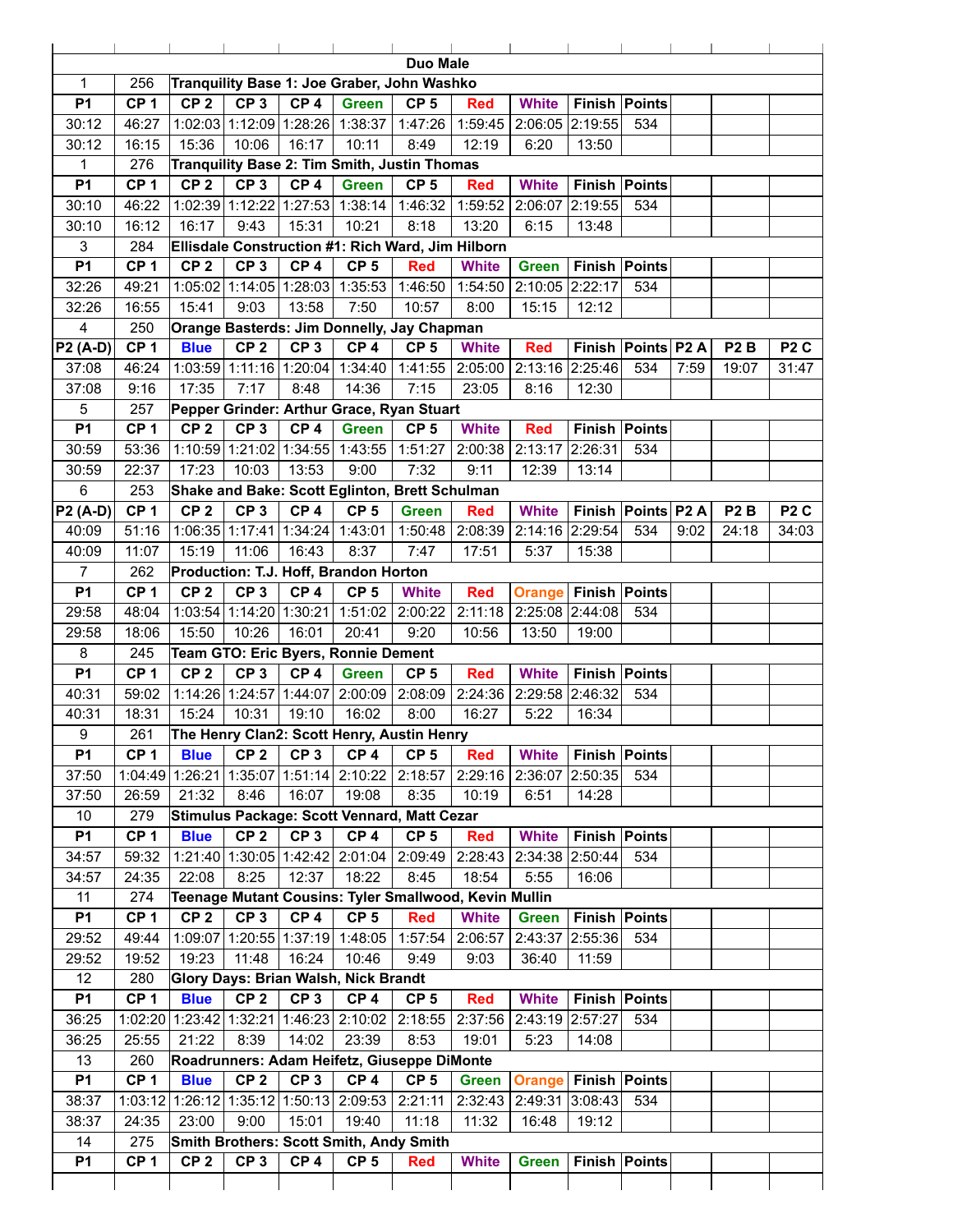| 32:01           |                                                                         |                 |                 |                 |                                                                   |                 | 1:00:36 1:16:56 1:29:43 1:58:05 2:07:38 2:25:54 2:31:58 2:51:45 3:11:06 534 |                                  |                      |                        |       |                  |                  |
|-----------------|-------------------------------------------------------------------------|-----------------|-----------------|-----------------|-------------------------------------------------------------------|-----------------|-----------------------------------------------------------------------------|----------------------------------|----------------------|------------------------|-------|------------------|------------------|
| 32:01           | 28:35                                                                   | 16:20           | 12:47           | 28:22           | 9:33                                                              | 18:16           | 6:04                                                                        | 19:47                            | 19:21                |                        |       |                  |                  |
| 15              | 247                                                                     |                 |                 |                 | 2 Mid-Lifers: Bryan Casey, John Fannon                            |                 |                                                                             |                                  |                      |                        |       |                  |                  |
| $P2(A-D)$       | CP <sub>1</sub>                                                         | <b>Blue</b>     | CP <sub>2</sub> | CP 3            | CP <sub>4</sub>                                                   | <b>Green</b>    | CP <sub>5</sub>                                                             | <b>Orange Finish Points P2 A</b> |                      |                        |       | P <sub>2</sub> C | P <sub>2</sub> B |
| 1:14:58         |                                                                         |                 |                 |                 | 1:28:45 1:50:17 1:59:48 2:12:42 2:28:47 2:38:43                   |                 |                                                                             | 2:48:25 2:54:23 3:12:52          |                      | 534                    | 14:16 | 32:02            | 1:04:37          |
| 1:14:58         | 13:47                                                                   | 21:32           | 9:31            | 12:54           | 16:05                                                             | 9:56            | 9:42                                                                        | 5:58                             | 18:29                |                        |       |                  |                  |
| 16              | 263                                                                     |                 |                 |                 | Zombie Fodder: Chris LaBaw, Dave Gedney                           |                 |                                                                             |                                  |                      |                        |       |                  |                  |
| <b>P1</b>       | CP <sub>1</sub>                                                         | CP <sub>2</sub> | CP <sub>3</sub> | CP <sub>4</sub> | <b>Green</b>                                                      | CP <sub>5</sub> | <b>Red</b>                                                                  | <b>White</b>                     | <b>Finish Points</b> |                        |       |                  |                  |
| 41:04           |                                                                         |                 |                 |                 | 1:02:09 1:22:39 1:44:02 2:04:49 2:27:41 2:37:47                   |                 | 2:51:34                                                                     | 2:58:59 3:13:25                  |                      | 534                    |       |                  |                  |
| 41:04           | 21:05                                                                   | 20:30           | 21:23           | 20:47           | 22:52                                                             | 10:06           | 13:47                                                                       | 7:25                             | 14:26                |                        |       |                  |                  |
| 17              | 269                                                                     |                 |                 |                 | Team Awesome: Kyle Ray, Cambel Carberry                           |                 |                                                                             |                                  |                      |                        |       |                  |                  |
| P2 (A-D)        | CP <sub>1</sub>                                                         | CP <sub>2</sub> | CP <sub>3</sub> | CP <sub>4</sub> | <b>Green</b>                                                      | CP <sub>5</sub> | <b>White</b>                                                                | <b>Red</b>                       |                      | Finish   Points   P2 A |       | P <sub>2</sub> B | P <sub>2</sub> C |
| 58:22           |                                                                         |                 |                 |                 | 1:07:31 1:27:59 1:38:56 2:04:20 2:27:21 2:37:07                   |                 |                                                                             | 2:49:36 2:57:55 3:13:28          |                      | 534                    | 9:03  | 27:34            | 49:38            |
| 58:22           | 9:09                                                                    | 20:28           | 10:57           | 25:24           | 23:01                                                             | 9:46            | 12:29                                                                       | 8:19                             | 15:33                |                        |       |                  |                  |
| 18              | 266                                                                     |                 |                 |                 | Mr. Glass: Jeff Mrozinski, Tom Mrozinski                          |                 |                                                                             |                                  |                      |                        |       |                  |                  |
| <b>P1</b>       | CP <sub>1</sub>                                                         | CP <sub>2</sub> | CP <sub>3</sub> | CP <sub>4</sub> | CP <sub>5</sub>                                                   | <b>Red</b>      | <b>White</b>                                                                | <b>Orange Finish Points</b>      |                      |                        |       |                  |                  |
| 38:35           | 1:07:57                                                                 |                 |                 |                 | 1:28:12 1:42:28 2:00:09 2:08:52 2:25:17                           |                 | 2:34:49                                                                     | 2:55:12 3:13:42                  |                      | 534                    |       |                  |                  |
| 38:35           | 29:22                                                                   | 20:15           | 14:16           | 17:41           | 8:43                                                              | 16:25           | 9:32                                                                        | 20:23                            | 18:30                |                        |       |                  |                  |
| 19              | 268                                                                     |                 |                 |                 | Rocky Map: Hieu Nguyen, Ed Sullivan                               |                 |                                                                             |                                  |                      |                        |       |                  |                  |
| <b>P1</b>       | CP <sub>1</sub>                                                         | <b>Blue</b>     | CP <sub>2</sub> | CP <sub>3</sub> | CP <sub>4</sub>                                                   | CP <sub>5</sub> | <b>White</b>                                                                | <b>Red</b>                       | <b>Finish Points</b> |                        |       |                  |                  |
| 40:24           |                                                                         |                 |                 |                 | 1:08:59 1:31:28 1:40:30 1:56:50 2:18:43 2:28:17                   |                 |                                                                             | 2:47:50 2:57:00 3:16:05          |                      |                        |       |                  |                  |
| 40:24           | 28:35                                                                   | 22:29           | 9:02            | 16:20           | 21:53                                                             | 9:34            | 19:33                                                                       | 9:10                             | 19:05                |                        |       |                  |                  |
| 20              | 283                                                                     |                 |                 |                 | So Mean: Gavin Wright, Brian Cunningham                           |                 |                                                                             |                                  |                      |                        |       |                  |                  |
| <b>P1</b>       | CP <sub>1</sub>                                                         | <b>Blue</b>     | CP <sub>2</sub> | CP <sub>3</sub> | CP <sub>4</sub>                                                   | <b>Green</b>    | CP <sub>5</sub>                                                             | <b>Orange Finish Points</b>      |                      |                        |       |                  |                  |
| 37:21           | 59:28                                                                   |                 |                 |                 | 1.20.20 1.28:30 1.40:08 2.17:53 2.30:17                           |                 |                                                                             | 2:42:29 2:49:34 3:17:22          |                      |                        |       |                  |                  |
| 37:21           | 22:07                                                                   | 20:52           | 8:10            | 11:38           | 37:45                                                             | 12:24           | 12:12                                                                       | 7:05                             | 27:48                |                        |       |                  |                  |
| 21              | 285                                                                     |                 |                 |                 |                                                                   |                 | Knights of the Mountaineer's W: William Van Hest, Derek Criswell            |                                  |                      |                        |       |                  |                  |
| <b>P1</b>       | CP <sub>1</sub>                                                         | <b>Blue</b>     | CP <sub>2</sub> | CP <sub>3</sub> | CP <sub>4</sub>                                                   | <b>Green</b>    | CP <sub>5</sub>                                                             | <b>Orange Finish Points</b>      |                      |                        |       |                  |                  |
| 43:02           | 1:08:54 1:31:58 1:40:51 1:55:00 2:22:37 2:39:05 2:49:36 2:56:56 3:19:05 |                 |                 |                 |                                                                   |                 |                                                                             |                                  |                      |                        |       |                  |                  |
|                 |                                                                         |                 |                 |                 |                                                                   |                 |                                                                             |                                  |                      |                        |       |                  |                  |
|                 |                                                                         |                 |                 |                 |                                                                   |                 |                                                                             |                                  |                      | 534                    |       |                  |                  |
| 43:02           | 25:52                                                                   | 23:04           | 8:53            | 14:09           | 27:37                                                             | 16:28           | 10:31                                                                       | 7:20                             | 22:09                |                        |       |                  |                  |
| 22              | 267                                                                     |                 |                 |                 | Got Beer?: Bob MtJoy, Patrick McRee                               |                 |                                                                             |                                  |                      |                        |       |                  |                  |
| <b>P2 (A-D)</b> | CP <sub>1</sub>                                                         | <b>Blue</b>     | CP <sub>2</sub> | CP <sub>3</sub> | CP <sub>4</sub>                                                   | CP <sub>5</sub> | <b>Red</b>                                                                  | <b>White</b>                     | Finish Points P2 A   |                        |       | P <sub>2</sub> C | P <sub>2</sub> B |
| 1:10:02         |                                                                         |                 |                 |                 | 1:22:45 1:44:43 1:53:47 2:13:09 2:34:54                           | 2:45:48         | 3:01:51                                                                     | 3:09:45 3:25:34                  |                      | 534                    | 10:18 | 35:41            | 58:12            |
| 1:10:02         | 12:43                                                                   | 21:58           | 9:04            | 19:22           | 21:45                                                             | 10:54           | 16:03                                                                       | 7:54                             | 15:49                |                        |       |                  |                  |
| 23              | 258                                                                     |                 |                 |                 | Team Hybrid: James Hamilton, Dennis Jack                          |                 |                                                                             |                                  |                      |                        |       |                  |                  |
| P <sub>1</sub>  | CP <sub>1</sub>                                                         | <b>Blue</b>     | CP <sub>2</sub> | CP <sub>3</sub> | CP <sub>4</sub>                                                   | CP <sub>5</sub> | <b>Red</b>                                                                  | <b>White</b>                     | <b>Finish Points</b> |                        |       |                  |                  |
| 42:52           |                                                                         |                 |                 |                 | 1:16:17 1:39:18 1:49:55 2:09:07 2:35:09                           | 2:52:01         | 3:17:55                                                                     | 3:26:05 3:42:02                  |                      | 534                    |       |                  |                  |
| 42:52           | 33:25                                                                   | 23:01           | 10:37           | 19:12           | 26:02                                                             | 16:52           | 25:54                                                                       | 8:10                             | 15:57                |                        |       |                  |                  |
| 24              | 265                                                                     |                 |                 |                 | SAJ: John McDonald, Jesse Marsden                                 |                 |                                                                             |                                  |                      |                        |       |                  |                  |
| P <sub>1</sub>  | CP <sub>1</sub>                                                         | <b>Blue</b>     | CP <sub>2</sub> | CP <sub>3</sub> | CP <sub>4</sub>                                                   | CP <sub>5</sub> | <b>Green</b>                                                                | <b>White</b>                     | <b>Finish Points</b> |                        |       |                  |                  |
| 37:38           |                                                                         |                 |                 |                 | 1:08:01 1:34:36 1:45:24 2:00:41 2:28:52 2:43:40                   |                 | 2:58:21                                                                     | 3:24:04 3:42:12                  |                      | 534                    |       |                  |                  |
| 37:38           | 30:23                                                                   | 26:35           | 10:48           | 15:17           | 28:11                                                             | 14:48           | 14:41                                                                       | 25:43                            | 18:08                |                        |       |                  |                  |
| 25              | 254                                                                     |                 |                 |                 | Pavan-Glover: Joel Glover, Bill Pavan                             |                 |                                                                             |                                  |                      |                        |       |                  |                  |
| <b>P1</b>       | CP <sub>1</sub>                                                         | CP <sub>2</sub> | CP <sub>3</sub> | CP <sub>4</sub> | CP <sub>5</sub>                                                   | <b>White</b>    | <b>Red</b>                                                                  | <b>Orange</b>                    | <b>Finish Points</b> |                        |       |                  |                  |
| 38:23           |                                                                         |                 |                 |                 | 1:02:36 1:21:35 1:35:18 2:03:20 2:15:48                           | 2:46:37         | 2:56:54                                                                     | 3:21:05 3:45:57                  |                      | 534                    |       |                  |                  |
| 38:23           | 24:13                                                                   | 18:59           | 13:43           | 28:02           | 12:28                                                             | 30:49           | 10:17                                                                       | 24:11                            | 24:52                |                        |       |                  |                  |
| 26              | 251                                                                     |                 |                 |                 | Dugan: Patrick Dugan, Mike Dugan                                  |                 |                                                                             |                                  |                      |                        |       |                  |                  |
| <b>P1</b>       | CP <sub>1</sub>                                                         | CP <sub>2</sub> | CP <sub>3</sub> | CP <sub>4</sub> | CP <sub>5</sub>                                                   | <b>Red</b>      | <b>White</b>                                                                | <b>Orange Finish Points</b>      |                      |                        |       |                  |                  |
| 43:31           |                                                                         |                 |                 |                 | 1:15:53 1:37:54 1:52:14 2:17:30 2:37:11                           | 2:53:44         | 3:01:20                                                                     | 3:28:13 3:50:27                  |                      | 534                    |       |                  |                  |
| 43:31           | 32:22                                                                   | 22:01           | 14:20           | 25:16           | 19:41                                                             | 16:33           | 7:36                                                                        | 26:53                            | 22:14                |                        |       |                  |                  |
| 27              | 252                                                                     |                 |                 |                 | Dinkin Flicka: Eric Edwards, Dave Tobin                           |                 |                                                                             |                                  |                      |                        |       |                  |                  |
| $P2(A-D)$       | CP <sub>1</sub>                                                         | <b>Blue</b>     | CP <sub>2</sub> | CP <sub>3</sub> | CP <sub>4</sub>                                                   | CP <sub>5</sub> | <b>White</b>                                                                | <b>Green</b>                     | Finish Points P2 A   |                        |       | P <sub>2</sub> C | P <sub>2</sub> B |
| 1:21:55         |                                                                         |                 |                 |                 | 1:33:48 1:56:55 2:05:39 2:18:20 2:46:26                           | 2:55:36         | 3:06:24                                                                     | 3:41:20 3:55:48                  |                      | 534                    | 9:26  | 22:34            | 1:12:27          |
| 1:21:55         | 11:53                                                                   | 23:07           | 8:44            | 12:41           | 28:06                                                             | 9:10            | 10:48                                                                       | 34:56                            | 14:28                |                        |       |                  |                  |
| 28<br><b>P1</b> | 246<br>CP <sub>1</sub>                                                  | CP <sub>2</sub> | CP <sub>3</sub> | CP <sub>4</sub> | Two Little Training: Patrick Casey, Mike Casey<br>CP <sub>5</sub> | <b>Red</b>      | <b>White</b>                                                                |                                  |                      | <b>Finish Points</b>   |       |                  |                  |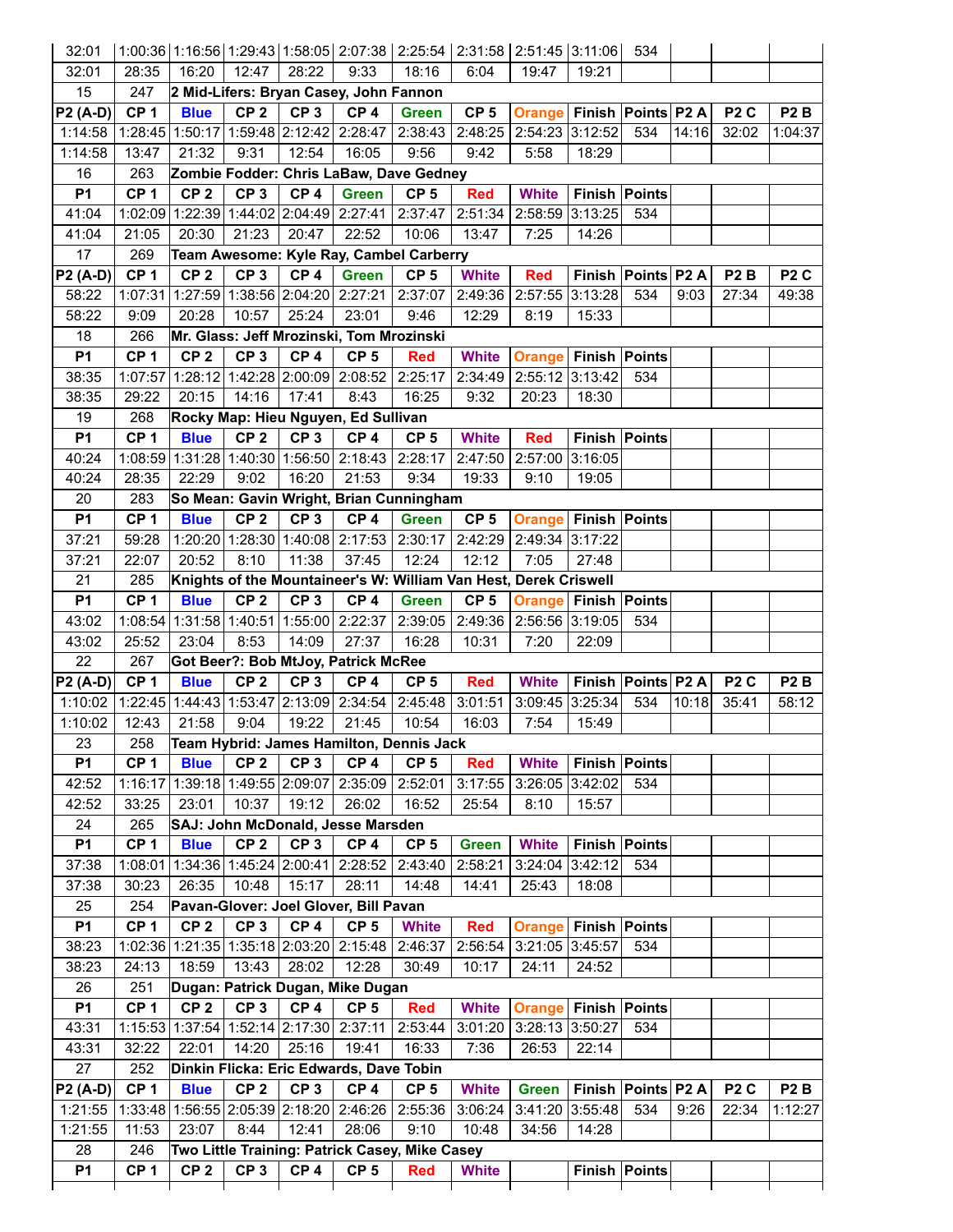| 34:12                        |                 |                 |                 |                         | $(1:01:56 1:21:10 1:36:23 2:08:00 2:22:00 2:40:15 2:48:13)$           |                 |                 |                 | 3:22:12              | 524                    |       |                  |                  |
|------------------------------|-----------------|-----------------|-----------------|-------------------------|-----------------------------------------------------------------------|-----------------|-----------------|-----------------|----------------------|------------------------|-------|------------------|------------------|
| 34:12                        | 27:44           | 19:14           | 15:13           | 31:37                   | 14:00                                                                 | 18:15           | 7:58            |                 | 33:59                |                        |       |                  |                  |
| 29                           | 259             |                 |                 |                         | Back Again: Brandon Hammond, Joey Cavucci                             |                 |                 |                 |                      |                        |       |                  |                  |
| <b>P2 (A-D)</b>              | CP <sub>1</sub> | CP <sub>2</sub> | CP <sub>3</sub> | CP <sub>4</sub>         | <b>Green</b>                                                          | CP <sub>5</sub> |                 |                 |                      | Finish Points P2 A     |       | P <sub>2</sub> B | P <sub>2</sub> C |
| 1:13:45                      |                 |                 |                 |                         | 1:25:02 1:44:21 2:00:08 2:20:09 2:34:36                               | 2:44:34         |                 |                 | 3:23:21              | 514                    | 10:32 | 27:59            | 59:22            |
| 1:13:45                      | 11:17           | 19:19           | 15:47           | 20:01                   | 14:27                                                                 | 9:58            |                 |                 | 38:47                |                        |       |                  |                  |
| 30                           | 277             |                 |                 |                         | Beef Stew: Ayinde Stewart, Nathaniel Stewart                          |                 |                 |                 |                      |                        |       |                  |                  |
| <b>P2 (A-D)</b>              | CP <sub>1</sub> | <b>Blue</b>     | CP <sub>2</sub> | CP <sub>3</sub>         | CP <sub>4</sub>                                                       | CP <sub>5</sub> |                 |                 |                      | Finish Points P2 A     |       | P <sub>2</sub> C | P <sub>2</sub> B |
| 1:02:02                      |                 |                 |                 |                         | 1:18:14 1:55:32 2:04:39 2:45:01 3:18:23                               | 3:31:58         |                 |                 | 3:37:41              | 514                    | 11:16 | 31:27            | 49:40            |
| 1:02:02                      | 16:12           | 37:18           | 9:07            | 40:22                   | 33:22                                                                 | 13:35           |                 |                 | 5:43                 |                        |       |                  |                  |
| 31                           | 282             |                 |                 |                         | Clear Resolution - Skydalimit: Dameon Ming, Carleton Brown            |                 |                 |                 |                      |                        |       |                  |                  |
| $P2(A-D)$                    | CP <sub>1</sub> | <b>Blue</b>     | CP <sub>2</sub> | CP <sub>3</sub>         | CP <sub>4</sub>                                                       | CP <sub>5</sub> | <b>White</b>    |                 |                      | Finish Points P2 A     |       | P <sub>2</sub> B | P <sub>2</sub> C |
| 1:13:47                      |                 |                 |                 |                         | 1:26:24 1:52:20 2:02:21 2:16:33 3:00:54                               | 3:21:15         | 3:33:00         |                 | 4:01:24              | 514                    | 9:48  | 29:26            | 59:07            |
| 1:13:47                      | 12:37           | 25:56           | 10:01           | 14:12                   | 44:21                                                                 | 20:21           | 11:45           |                 | 28:24                | $-10$                  |       |                  |                  |
| 32                           | 278             |                 |                 |                         | Wii Not Fit: Brent Trimmer, Howard Nordby Jr                          |                 |                 |                 |                      |                        |       |                  |                  |
| <b>P2 (A-D)</b>              | CP <sub>1</sub> | <b>Blue</b>     | CP <sub>2</sub> | CP <sub>3</sub>         | CP <sub>4</sub>                                                       | CP <sub>5</sub> | <b>Red</b>      | <b>White</b>    |                      | Finish Points P2 A     |       | P <sub>2</sub> B | P <sub>2</sub> C |
| 1:35:44                      |                 |                 |                 |                         | 1:49:45 2:13:24 2:22:56 2:41:10 3:07:06                               |                 | 3:21:04 3:37:04 | 3:47:01         | 4:03:59              | 514                    | 11:41 | 30:30            | 1:22:25          |
| 1:35:44                      | 14:01           | 23:39           | 9:32            | 18:14                   | 25:56                                                                 | 13:58           | 16:00           | 9:57            | 16:58                | $-20$                  |       |                  |                  |
| 33                           | 249             |                 |                 |                         | Two man wolfpack: Sean Corcoran, Michael Culver                       |                 |                 |                 |                      |                        |       |                  |                  |
| $P2(A-D)$                    | CP <sub>1</sub> | <b>Blue</b>     | CP <sub>2</sub> | CP <sub>3</sub>         | CP <sub>4</sub>                                                       | <b>Red</b>      | <b>White</b>    | CP <sub>5</sub> |                      | Finish   Points   P2 A |       | P <sub>2</sub> B | P <sub>2</sub> C |
| 1:13:22                      |                 |                 |                 |                         | 1:28:35 1:56:24 2:06:49 2:27:13 2:48:28                               | 3:33:01         | 3:44:51         | 4:00:58         | 4:06:34              | 499                    | 12:34 | 34:56            | 1:00:40          |
| 1:13:22                      | 15:13           | 27:49           | 10:25           | 20:24                   | 21:15                                                                 | 44:33           | 11:50           | 16:07           | 5:36                 | $-35$                  |       |                  |                  |
| 34                           | 243             |                 |                 |                         | The FunBoyz: John Alejandro, Fulvio Padova                            |                 |                 |                 |                      |                        |       |                  |                  |
| $P2(A-D)$                    | CP <sub>1</sub> | <b>Blue</b>     | CP <sub>2</sub> | CP <sub>3</sub>         | CP <sub>4</sub>                                                       | CP <sub>5</sub> |                 |                 |                      | Finish Points P2 A     |       | P <sub>2</sub> C | P <sub>2</sub> B |
| 2:12:53 2:32:07              |                 |                 |                 |                         | 2:58:27 3:10:39 3:29:23 4:06:42                                       | 4:32:52         |                 |                 | 4:39:41              | 314                    | 14:20 | 41:15            | 1:53:33          |
| 2:12:53                      | 19:14           | 26:20           | 12:12           | 18:44                   | 37:19                                                                 | 26:10           |                 |                 | 6:49                 | $-200$                 |       |                  |                  |
| 35                           | 248             |                 |                 |                         | Sasquatch Bait: Charles Clinton, Sanjay Subramanian                   |                 |                 |                 |                      |                        |       |                  |                  |
| $P2 (A-D)$                   | CP <sub>1</sub> | CP <sub>2</sub> | CP <sub>3</sub> |                         |                                                                       |                 |                 |                 |                      | Finish Points P2 A     |       | P <sub>2</sub> B | P <sub>2</sub> C |
| 1:24:12                      | 1:42:11         | 2:04:49 2:35:57 |                 |                         |                                                                       |                 |                 |                 | 3:17:50              | 304                    | 13:33 | 39:19            | 1:04:30          |
| 1:24:12                      | 17:59           | 22:38           | 31:08           |                         |                                                                       |                 |                 |                 | 41:53                |                        |       |                  |                  |
| 36                           | 255             |                 |                 |                         | Smooth Strokes: Kenneth Goodwin, Mark Siford                          |                 |                 |                 |                      |                        |       |                  |                  |
| CP <sub>1</sub>              | CP <sub>2</sub> |                 |                 |                         |                                                                       |                 |                 |                 | 2:54:25              | 200                    |       |                  |                  |
| 2:33:18 2:54:01              |                 |                 |                 |                         |                                                                       |                 |                 |                 | 0:24                 |                        |       |                  |                  |
| 2:33:18                      | 20:43           |                 |                 |                         |                                                                       |                 |                 |                 |                      |                        |       |                  |                  |
|                              |                 |                 |                 |                         |                                                                       |                 |                 |                 |                      |                        |       |                  |                  |
|                              |                 |                 |                 |                         |                                                                       | Co-Ed           |                 |                 |                      |                        |       |                  |                  |
| $\mathbf{1}$                 | 334             |                 |                 |                         | 10000 Watt Warlocks: Keith Goodman, Gretchen Sweeney, Ryan Koronowski |                 |                 |                 |                      |                        |       |                  |                  |
| <b>P2 (A-D)</b>              | CP <sub>1</sub> | CP <sub>2</sub> | CP <sub>3</sub> | CP <sub>4</sub>         | <b>Orange</b>                                                         | CP <sub>5</sub> | <b>Red</b>      | <b>White</b>    | Finish Points P2 A   |                        |       | P <sub>2</sub> B | P <sub>2</sub> C |
| 41:59                        | 53:34           |                 |                 |                         | 1:09:45 1:19:54 1:35:01 1:49:03                                       | 2:01:53         | 2:14:10         | 2:19:47 2:32:50 |                      | 534                    | 9:20  | 21:48            | 34:40            |
| 41:59                        | 11:35           | 16:11           | 10:09           | 15:07                   | 14:02                                                                 | 12:50           | 12:17           | 5:37            | 13:03                |                        |       |                  |                  |
| $\overline{2}$               | 369             |                 |                 |                         | Two Gorgon Sisters: Kathy Carothers, Cris Chisholm, Mike Davis        |                 |                 |                 |                      |                        |       |                  |                  |
| <b>P1</b>                    | CP <sub>1</sub> | <b>Blue</b>     | CP <sub>2</sub> | CP <sub>3</sub>         | CP <sub>4</sub>                                                       | CP <sub>5</sub> | <b>Orange</b>   | <b>Green</b>    | <b>Finish Points</b> |                        |       |                  |                  |
| 34:25                        | 55:42           |                 |                 |                         | 1:18:20 1:26:55 1:38:19 1:56:51                                       | 2:04:45         | 2:11:36         | 2:30:53 2:42:42 |                      | 534                    |       |                  |                  |
| 34:25                        | 21:17           | 22:38           | 8:35            | 11:24                   | 18:32                                                                 | 7:54            | 6:51            | 19:17           | 11:49                |                        |       |                  |                  |
|                              |                 |                 |                 |                         | Farflung: Edward Laird, Steph Thomasson, Alex Laird                   |                 |                 |                 |                      |                        |       |                  |                  |
| 3                            | 312             |                 |                 |                         |                                                                       |                 | <b>White</b>    | <b>Red</b>      |                      | Finish Points          |       |                  |                  |
| <b>P1</b>                    | CP <sub>1</sub> | CP <sub>2</sub> | CP <sub>3</sub> | CP <sub>4</sub>         | CP <sub>5</sub>                                                       | <b>Green</b>    |                 |                 |                      |                        |       |                  |                  |
| 30:59                        | 46:36           |                 |                 | 1:03:21 1:14:15 1:29:41 | 1:37:25                                                               | 1:48:47         | 2:33:36         |                 | 2:40:14 2:55:16      | 534                    |       |                  |                  |
| 30:59                        | 15:37           | 16:45           | 10:54           | 15:26                   | 7:44                                                                  | 11:22           | 44:49           | 6:38            | 15:02                |                        |       |                  |                  |
| 4                            | 316             |                 |                 |                         | M Cubed: Bruce Moore, Lisa Moore, Julia Moore                         |                 |                 |                 |                      |                        |       |                  |                  |
|                              | CP <sub>1</sub> | CP <sub>2</sub> | CP <sub>3</sub> | CP <sub>4</sub>         | CP <sub>5</sub>                                                       | <b>Green</b>    | <b>Red</b>      | <b>White</b>    |                      | Finish Points P2 A     |       | P <sub>2</sub> B | P <sub>2</sub> C |
| 44:41                        | 57:03           |                 |                 |                         | 1:14:29 1:26:44 1:53:01 2:07:24                                       | 2:16:49         | 2:37:33         |                 | 2:43:56 3:00:56      | 534                    | 10:14 | 25:57            | 36:19            |
| 44:41                        | 12:22           | 17:26           | 12:15           | 26:17                   | 14:23                                                                 | 9:25            | 20:44           | 6:23            | 17:00                |                        |       |                  |                  |
| $5\phantom{.0}$              | 317             |                 |                 |                         | Ack Ack Adack: Frank Perry, Tony Davis, Kelly Davis                   |                 |                 |                 |                      |                        |       |                  |                  |
| <b>P2 (A-D)</b><br><b>P1</b> | CP <sub>1</sub> | CP <sub>2</sub> | CP <sub>3</sub> | CP <sub>4</sub>         | CP <sub>5</sub>                                                       | <b>White</b>    | <b>Red</b>      | Green           | Finish Points        |                        |       |                  |                  |
| 39:41<br>39:41               |                 |                 |                 |                         | 1:07:38 1:25:23 1:41:28 2:00:05 2:08:28                               | 2:20:08         | 2:30:42         | 2:51:27         | 3:09:22              | 534                    |       |                  |                  |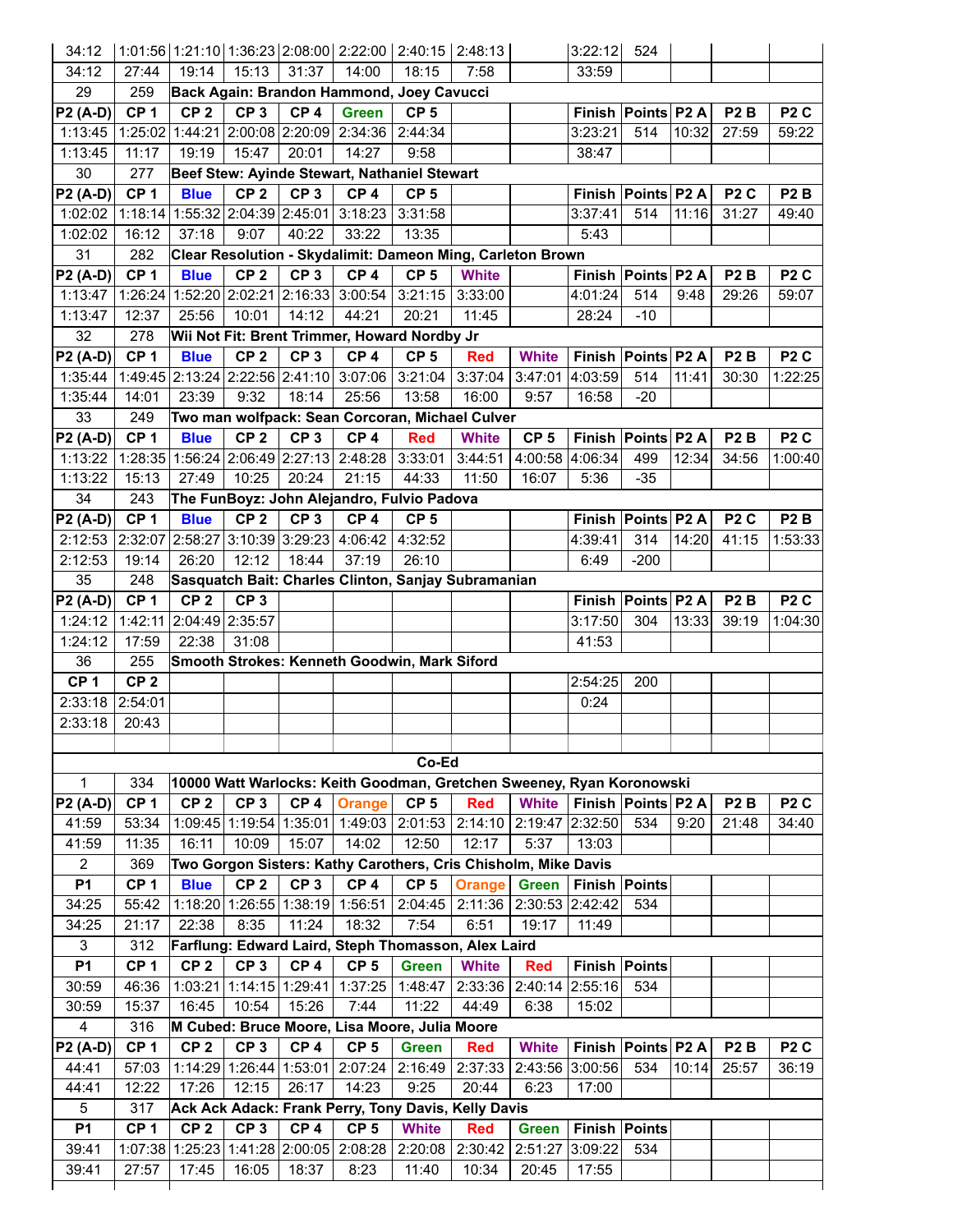| 6                   | 314             |                 |                 |                 | Gecko Warriors: Brad Millick, Beth Wolny, Luis Tsuji                         |                  |                 |                                  |                                |                        |       |                  |                  |
|---------------------|-----------------|-----------------|-----------------|-----------------|------------------------------------------------------------------------------|------------------|-----------------|----------------------------------|--------------------------------|------------------------|-------|------------------|------------------|
| P <sub>1</sub>      | CP <sub>1</sub> | <b>Blue</b>     | CP <sub>2</sub> | CP <sub>3</sub> | CP <sub>4</sub>                                                              | CP <sub>5</sub>  | <b>Orange</b>   | <b>Green</b>                     | <b>Finish Points</b>           |                        |       |                  |                  |
| 38:04               |                 |                 |                 |                 | 1:07:52 1:29:43 1:37:59 1:54:30 2:11:10                                      | 2:21:57          | 2:30:00         | 3:04:30 3:18:08                  |                                | 534                    |       |                  |                  |
| 38:04               | 29:48           | 21:51           | 8:16            | 16:31           | 16:40                                                                        | 10:47            | 8:03            | 34:30                            | 13:38                          |                        |       |                  |                  |
| 7                   | 321             |                 |                 |                 | The Good The Bad And The Ugly: Greg Simpler, Rhiannon Simpler, Kenny Simpler |                  |                 |                                  |                                |                        |       |                  |                  |
| <b>P1</b>           | CP <sub>1</sub> | <b>Blue</b>     | CP <sub>2</sub> | CP <sub>3</sub> | CP <sub>4</sub>                                                              | <b>Orange</b>    | <b>Green</b>    | CP <sub>5</sub>                  | <b>Finish Points</b>           |                        |       |                  |                  |
| 44:40               | 1:13:44         |                 | 1:35:43 1:43:50 | 1:56:32         | 2:15:49                                                                      | 2:35:28          | 3:03:32         | $3:12:15$ 3:18:15                |                                | 534                    |       |                  |                  |
| 44:40               | 29:04           | 21:59           | 8:07            | 12:42           | 19:17                                                                        | 19:39            | 28:04           | 8:43                             | 6:00                           |                        |       |                  |                  |
| 8                   | 305             |                 |                 |                 | MoCo Tornados: Clay Deming, Kristin Wood, Shane Fletcher                     |                  |                 |                                  |                                |                        |       |                  |                  |
| P <sub>1</sub>      | CP <sub>1</sub> | <b>Blue</b>     | CP <sub>2</sub> | CP <sub>3</sub> | CP <sub>4</sub>                                                              | CP <sub>5</sub>  | <b>Red</b>      | <b>White</b>                     | <b>Finish Points</b>           |                        |       |                  |                  |
| 45:33               |                 |                 |                 |                 | 1:21:03 1:42:16 1:51:39 2:07:37 2:27:09                                      | 2:37:23          | 2:53:27         | 3:03:02 3:22:23                  |                                | 534                    |       |                  |                  |
| 45:33               | 35:30           | 21:13           | 9:23            | 15:58           | 19:32                                                                        | 10:14            | 16:04           | 9:35                             | 19:21                          |                        |       |                  |                  |
| 9                   | 318             |                 |                 |                 | Wildcard: Daniel Robbins, Deirdre Shandle, Joe Leadore                       |                  |                 |                                  |                                |                        |       |                  |                  |
| <b>P1</b>           | CP <sub>1</sub> | <b>Blue</b>     | CP <sub>2</sub> | CP <sub>3</sub> | CP <sub>4</sub>                                                              | <b>Green</b>     | CP <sub>5</sub> | Orange                           | Finish Points                  |                        |       |                  |                  |
|                     |                 |                 |                 |                 |                                                                              |                  |                 |                                  |                                |                        |       |                  |                  |
| 35:11               | 1:09:17         |                 |                 |                 | 1:32:38 1:40:48 1:58:30 2:16:14                                              | 2:42:13          | 2:56:39         | 3:06:17 3:22:43                  |                                | 534                    |       |                  |                  |
| 35:11               | 34:06           | 23:21           | 8:10            | 17:42           | 17:44                                                                        | 25:59            | 14:26           | 9:38                             | 16:26                          |                        |       |                  |                  |
| 10                  | 320             |                 |                 |                 | AFD: Megan Rowan, Joe Porcelli, Stuart Smothers                              |                  |                 |                                  |                                |                        |       |                  |                  |
| <b>P1</b>           | CP <sub>1</sub> | <b>Blue</b>     | CP <sub>2</sub> | CP <sub>3</sub> | CP <sub>4</sub>                                                              | CP <sub>5</sub>  | <b>White</b>    | <b>Red</b>                       | <b>Finish Points</b>           |                        |       |                  |                  |
| 42:24               |                 |                 |                 |                 | 1:14:56 1:37:43 1:46:50 2:01:54 2:30:08                                      | 2:44:29          | 2:56:27         | 3:07:28 3:23:19                  |                                | 534                    |       |                  |                  |
| 42:24               | 32:32           | 22:47           | 9:07            | 15:04           | 28:14                                                                        | 14:21            | 11:58           | 11:01                            | 15:51                          |                        |       |                  |                  |
| 11                  | 307             |                 |                 |                 | TBD: Steve Gray, Laura Harrington, Guillermo Minoso                          |                  |                 |                                  |                                |                        |       |                  |                  |
| <b>P2 (A-D)</b>     | CP <sub>1</sub> | CP <sub>2</sub> | CP <sub>3</sub> | CP <sub>4</sub> | <b>Green</b>                                                                 | CP <sub>5</sub>  | <b>White</b>    | Orange Finish Points P2 A        |                                |                        |       | P <sub>2</sub> C | P <sub>2</sub> B |
| 56:45               |                 |                 |                 |                 | 1:08:36 1:25:12 1:37:26 1:56:05 2:12:04                                      | 2:23:52          | 2:42:52         | 3:04:33 3:24:17                  |                                | 534                    | 10:44 | 25:53            | 46:30            |
| 56:45               | 11:51           | 16:36           | 12:14           | 18:39           | 15:59                                                                        | 11:48            | 19:00           | 21:41                            | 19:44                          |                        |       |                  |                  |
| 12 <sub>2</sub>     | 310             |                 |                 |                 | Two Guys and a Girl: Alyssa Kohl, Mike Chavira, Vic Fubler                   |                  |                 |                                  |                                |                        |       |                  |                  |
| <b>P2 (A-D)</b>     | CP <sub>1</sub> | <b>Blue</b>     | CP <sub>2</sub> | CP <sub>3</sub> | CP <sub>4</sub>                                                              | CP <sub>5</sub>  | <b>White</b>    | <b>Orange Finish Points P2 A</b> |                                |                        |       | P <sub>2</sub> B | P <sub>2</sub> C |
| 57:23               | 1:09:53         |                 |                 |                 | 1:33:42 1:42:40 2:01:15 2:19:20                                              | 2:30:50          | 2:47:07         | 3:05:40 3:28:02                  |                                | 534                    | 14:04 | 30:09            | 45:57            |
| 57:23               | 12:30           | 23:49           | 8:58            | 18:35           | 18:05                                                                        | 11:30            | 16:17           | 18:33                            | 22:22                          |                        |       |                  |                  |
|                     |                 |                 |                 |                 |                                                                              |                  |                 |                                  |                                |                        |       |                  |                  |
| 13                  | 315             |                 |                 |                 | Butternut Mustangs: Graham Mleczko, Katie Jeffrey, Peter Jeffrey             |                  |                 |                                  |                                |                        |       |                  |                  |
| P2 (A-D)            | CP <sub>1</sub> | <b>Blue</b>     | CP <sub>2</sub> | CP <sub>3</sub> | CP <sub>4</sub>                                                              | CP <sub>5</sub>  | <b>Red</b>      | <b>White</b>                     | Finish Points P2 A             |                        |       | P <sub>2</sub> B | P <sub>2</sub> C |
| 1:01:21             |                 |                 |                 |                 | 1:16:50 1:41:10 1:50:48 2:14:52 2:39:09                                      | 2:50:45          | 3:05:19         | $3:12:28$ 3:31:11                |                                | 534                    | 13:27 | 30:51            | 49:23            |
| 1:01:21             | 15:29           | 24:20           | 9:38            | 24:04           | 24:17                                                                        | 11:36            | 14:34           | 7:09                             | 18:43                          |                        |       |                  |                  |
| 14                  | 319             |                 |                 |                 | Sign Stealers: Jamie Roeder, Jimmy Roeder, Patrick Livingston                |                  |                 |                                  |                                |                        |       |                  |                  |
| <b>P1</b>           | CP <sub>1</sub> | CP <sub>2</sub> | CP <sub>3</sub> | CP <sub>4</sub> | CP <sub>5</sub>                                                              | <b>White</b>     | <b>Red</b>      |                                  | <b>Green   Finish   Points</b> |                        |       |                  |                  |
| 43:21               |                 |                 |                 |                 | 1:11:34 1:29:01 1:46:07 2:10:56 2:24:36 2:45:12 2:56:05 3:20:02 3:36:30      |                  |                 |                                  |                                | 534                    |       |                  |                  |
| 43:21               | 28:13           | 17:27           | 17:06           | 24:49           | 13:40                                                                        | 20:36            | 10:53           | 23:57                            | 16:28                          |                        |       |                  |                  |
| 15                  | 304             |                 |                 |                 | odin: John Dedon, Bill Ference, Pam Buskirk                                  |                  |                 |                                  |                                |                        |       |                  |                  |
|                     |                 |                 |                 |                 |                                                                              |                  |                 |                                  |                                |                        |       | P <sub>2</sub> C |                  |
| P2 (A-D)<br>1:23:27 | CP <sub>1</sub> | <b>Blue</b>     | CP <sub>2</sub> | CP <sub>3</sub> | CP <sub>4</sub>                                                              | CP <sub>5</sub>  | <b>Red</b>      | <b>White</b>                     | Finish   Points   P2 A         | 534                    | 10:08 | 25:36            | P <sub>2</sub> B |
| 1:23:27             | 9:45            | 24:52           | 9:41            | 15:59           | 1:33:12 1:58:04 2:07:45 2:23:44 2:49:24<br>25:40                             | 3:02:00<br>12:36 | 3:15:18         | 3:23:02 3:37:48<br>7:44          | 14:46                          |                        |       |                  | 1:12:09          |
|                     |                 |                 |                 |                 |                                                                              |                  | 13:18           |                                  |                                |                        |       |                  |                  |
| 16                  | 301             |                 |                 |                 | Two Men and a Lady: Patrick Batu, Wilson Medina, Pamela Darmofalski          |                  |                 |                                  |                                |                        |       |                  |                  |
| <b>P1</b>           | CP <sub>1</sub> | <b>Blue</b>     | CP <sub>2</sub> | CP <sub>3</sub> | CP <sub>4</sub>                                                              | CP <sub>5</sub>  | <b>White</b>    | <b>Red</b>                       |                                | <b>Finish Points</b>   |       |                  |                  |
| 42:01               | 1:13:50         |                 |                 |                 | 1:37:56 1:47:12 2:05:37 2:36:52                                              | 2:49:57          | 3:08:05         | 3:16:19 3:40:22                  |                                | 534                    |       |                  |                  |
| 42:01               | 31:49           | 24:06           | 9:16            | 18:25           | 31:15                                                                        | 13:05            | 18:08           | 8:14                             | 24:03                          |                        |       |                  |                  |
| 17                  | 302             |                 |                 |                 | River Rats: Steve Carpenter, Laura Carpenter, Priya Kurtz                    |                  |                 |                                  |                                |                        |       |                  |                  |
| <b>P1</b>           | CP <sub>1</sub> | <b>Blue</b>     | CP <sub>2</sub> | CP <sub>3</sub> | CP <sub>4</sub>                                                              | CP <sub>5</sub>  |                 |                                  |                                | <b>Finish Points</b>   |       |                  |                  |
| 39:31               |                 |                 |                 |                 | 1:33:14 2:00:55 2:11:39 2:31:28 2:59:00                                      | 3:21:08          |                 |                                  | 3:29:35                        | 514                    |       |                  |                  |
| 39:31               | 53:43           | 27:41           | 10:44           | 19:49           | 27:32                                                                        | 22:08            |                 |                                  | 8:27                           |                        |       |                  |                  |
| 18                  | 309             |                 |                 |                 | Team Spleen: Darcie Hammer, Amy Johnson, John Sasser                         |                  |                 |                                  |                                |                        |       |                  |                  |
| P2 (A-D)            | CP <sub>1</sub> | CP <sub>2</sub> | CP <sub>3</sub> | CP <sub>4</sub> | CP <sub>5</sub>                                                              | <b>White</b>     |                 |                                  |                                | Finish   Points   P2 A |       | P <sub>2</sub> B | P <sub>2</sub> C |
| 1:12:32             |                 |                 |                 |                 | 1:24:57 1:45:22 2:11:33 2:48:38 3:02:32                                      | 3:19:03          |                 |                                  | 3:38:19                        | 514                    | 14:22 | 33:32            | 1:00:44          |
| 1:12:32             | 12:25           | 20:25           | 26:11           | 37:05           | 13:54                                                                        | 16:31            |                 |                                  | 19:16                          |                        |       |                  |                  |
| 19                  | 308             |                 |                 |                 | Valhalla: Will Guidi, Adam Lambert, Allysia Hood                             |                  |                 |                                  |                                |                        |       |                  |                  |
| P2 (A-D)            | CP <sub>1</sub> | <b>Blue</b>     | CP <sub>2</sub> | CP <sub>3</sub> | CP <sub>4</sub>                                                              | CP <sub>5</sub>  |                 |                                  | Finish Points P2 A             |                        |       | P <sub>2</sub> C | P <sub>2</sub> B |
| 2:05:05<br>2:05:05  | 11:47           | 23:19           | 9:22            | 17:49           | 2:16:52 2:40:11 2:49:33 3:07:22 3:31:46<br>24:24                             | 3:52:17<br>20:31 |                 |                                  | 3:57:31<br>5:14                | 514                    | 9:17  | 25:45            | 1:53:48          |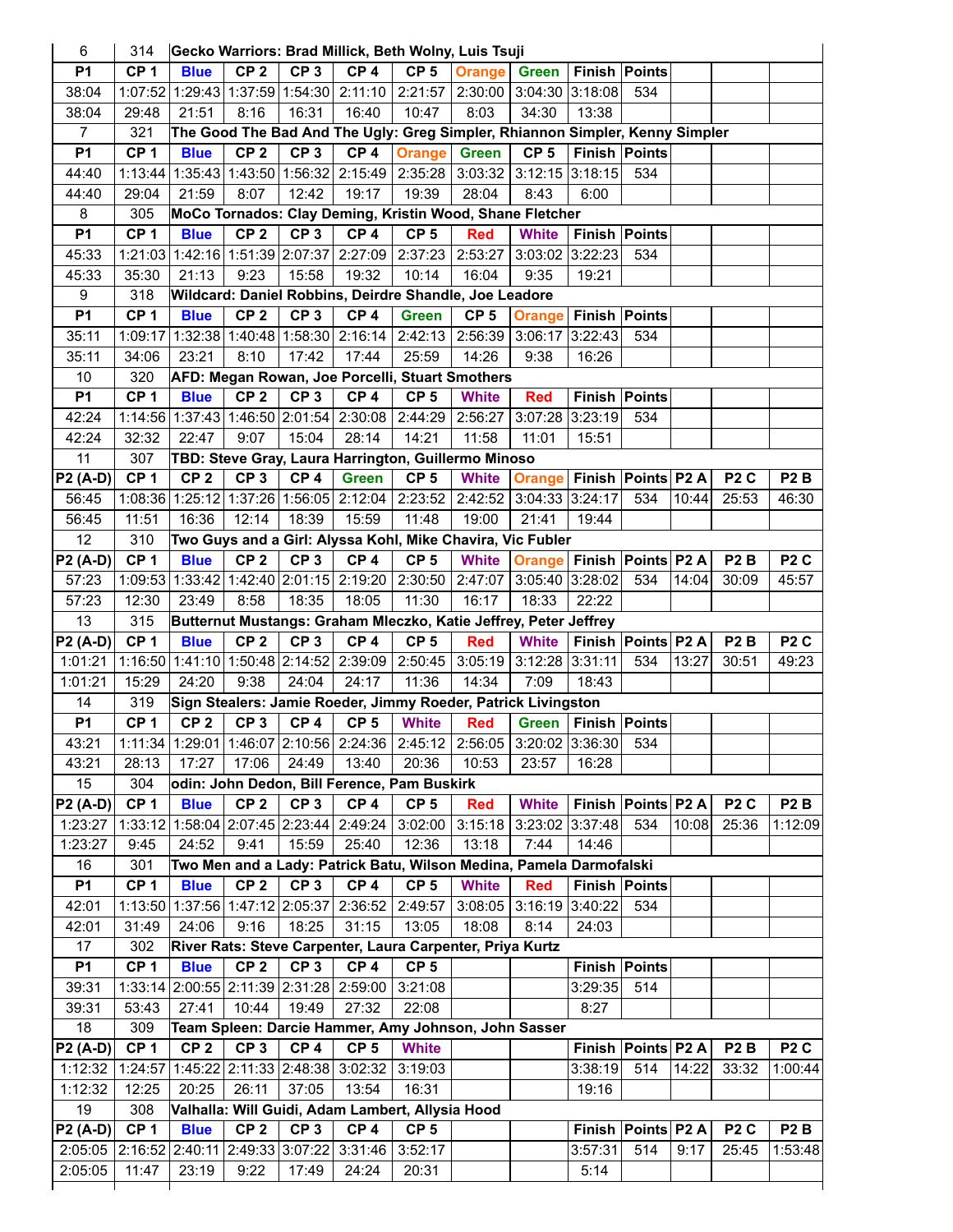| 20                                              | 313             | Team Black Market Cars.com: Victoria Leizear, Mike Davies, Jason Hansberger |                                 |                 |                                 |                  |                                                                            |                 |                      |       |       |                  |                  |
|-------------------------------------------------|-----------------|-----------------------------------------------------------------------------|---------------------------------|-----------------|---------------------------------|------------------|----------------------------------------------------------------------------|-----------------|----------------------|-------|-------|------------------|------------------|
| P <sub>1</sub>                                  | CP <sub>1</sub> | <b>Blue</b>                                                                 | CP <sub>2</sub>                 | CP <sub>3</sub> | CP <sub>4</sub>                 | CP <sub>5</sub>  | <b>Green</b>                                                               | <b>Red</b>      | Finish Points        |       |       |                  |                  |
| 45:34                                           | 1:30:42         |                                                                             | 1:54:47 2:04:30 2:24:21         |                 | 2:55:44                         | 3:08:37          | 3:18:56                                                                    | 3:43:01         | 4:04:08              | 509   |       |                  |                  |
| 45:34                                           | 45:08           | 24:05                                                                       | 9:43                            | 19:51           | 31:23                           | 12:53            | 10:19                                                                      | 24:05           | 21:07                | $-25$ |       |                  |                  |
| 21                                              | 323             |                                                                             |                                 |                 |                                 |                  | Sand Legionnaires: John Ulizio, Dean Walde, Linza Vargas                   |                 |                      |       |       |                  |                  |
| <b>P2 (A-D)</b>                                 | CP <sub>1</sub> | CP <sub>2</sub>                                                             | CP <sub>3</sub>                 | CP <sub>4</sub> | CP <sub>5</sub>                 |                  |                                                                            |                 | Finish Points P2 A   |       |       | P <sub>2</sub> C |                  |
| 1:54:24                                         |                 | 2:06:04 2:27:04 2:50:18 3:08:32 3:54:09                                     |                                 |                 |                                 |                  |                                                                            |                 | 3:59:12              | 503   | 10:50 | 59:11            |                  |
| 1:54:24                                         | 11:40           | 21:00                                                                       | 23:14                           | 18:14           | 45:37                           |                  |                                                                            |                 | 5:03                 |       |       |                  |                  |
| 22                                              | 311             |                                                                             |                                 |                 |                                 |                  | 3 NINJAS: Matthew Kucharski, Lauren Hamlin, Todd Parks                     |                 |                      |       |       |                  |                  |
| <b>P1</b>                                       | CP <sub>1</sub> | CP <sub>2</sub>                                                             | CP <sub>3</sub>                 | CP <sub>4</sub> | CP <sub>5</sub>                 | <b>Red</b>       | <b>White</b>                                                               |                 | Finish Points        |       |       |                  |                  |
| 36:45                                           | 1:14:21         |                                                                             |                                 |                 | 1:32:01 1:50:46 2:21:45 2:33:56 | 3:03:17          | 3:45:46                                                                    |                 | 4:05:56              | 494   |       |                  |                  |
| 36:45                                           | 37:36           | 17:40                                                                       | 18:45                           | 30:59           | 12:11                           | 29:21            | 42:29                                                                      |                 | 20:10                | $-30$ |       |                  |                  |
|                                                 |                 |                                                                             |                                 |                 |                                 |                  |                                                                            |                 |                      |       |       |                  |                  |
|                                                 |                 |                                                                             |                                 |                 | Female                          |                  |                                                                            |                 |                      |       |       |                  |                  |
| $\mathbf{1}$                                    | 324             |                                                                             |                                 |                 |                                 |                  | Eat less move more: Niki Anderson, Jessica Pierce, Laura Klink             |                 |                      |       |       |                  |                  |
| <b>P2 (A-D)</b>                                 | CP <sub>1</sub> | <b>Blue</b>                                                                 | CP <sub>2</sub>                 | CP <sub>3</sub> | CP <sub>4</sub>                 | CP <sub>5</sub>  | <b>White</b>                                                               | <b>Red</b>      | Finish Points P2 A   |       |       | P <sub>2</sub> C | P <sub>2</sub> B |
| 59:21                                           | 1:11:11         |                                                                             |                                 |                 | 1:34:50 1:45:30 2:06:12 2:33:22 |                  | $2:45:43$ 2:56:33                                                          | 3:06:13         | 3:26:54              | 534   | 12:49 | 28:23            | 47:37            |
| 59:21                                           | 11:50           | 23:39                                                                       | 10:40                           | 20:42           | 27:10                           | 12:21            | 10:50                                                                      | 9:40            | 20:41                |       |       |                  |                  |
| $\overline{2}$                                  | 326             |                                                                             |                                 |                 |                                 |                  |                                                                            |                 |                      |       |       |                  |                  |
| <b>P2 (A-D)</b>                                 | CP <sub>1</sub> |                                                                             |                                 |                 |                                 |                  | Back for More: Krysten Fertonardo, Colleen Sullivan, Alexis Roth           |                 |                      |       |       |                  |                  |
| 1:00:01                                         |                 |                                                                             |                                 |                 |                                 |                  | 1:13:42 1:38:38 1:48:38 2:05:28 2:36:14 2:48:54 3:07:01                    | 3:16:59 3:35:47 |                      | 534   | 13:13 | 30:57            | 49:33            |
| 1:00:01                                         | 13:41           | 24:56                                                                       | 10:00                           | 16:50           | 30:46                           | 12:40            | 18:07                                                                      | 9:58            | 18:48                |       |       |                  |                  |
| 3                                               | 327             |                                                                             |                                 |                 |                                 |                  | S.O.F.T.: Susan Gregory, Lori Polonski, Andrea Stoddard                    |                 |                      |       |       |                  |                  |
| <b>P1</b>                                       | CP <sub>1</sub> | <b>Blue</b>                                                                 | CP <sub>2</sub>                 | CP <sub>3</sub> | CP <sub>4</sub>                 | CP <sub>5</sub>  | <b>Green</b>                                                               | Orange          | Finish Points        |       |       |                  |                  |
| 39:11                                           |                 | 1:13:30 1:39:55 1:50:06 2:11:13 2:41:29                                     |                                 |                 |                                 | 2:57:05 3:08:21  |                                                                            | 3:27:21         | 3:49:50              | 534   |       |                  |                  |
| 39:11                                           | 34:19           | 26:25                                                                       | 10:11                           | 21:07           | 30:16                           | 15:36            | 11:16                                                                      | 19:00           | 22:29                |       |       |                  |                  |
| $\overline{4}$                                  | 328             |                                                                             |                                 |                 |                                 |                  | Needa Sherpa: Mary Ellen Walsh, Beth McGee, Ann Wearmouth                  |                 |                      |       |       |                  |                  |
| P2 (A-D)                                        | CP <sub>1</sub> | <b>Blue</b>                                                                 | CP <sub>2</sub>                 | CP <sub>3</sub> | CP <sub>4</sub>                 | <b>Green</b>     | CP <sub>5</sub>                                                            | <b>White</b>    | Finish Points P2 A   |       |       | P <sub>2</sub> C | P <sub>2</sub> B |
| 1:23:43                                         | 1:36:15         |                                                                             | 1:58:23 2:07:08 2:23:19 2:46:59 |                 |                                 | 3:12:06          | 3:24:15                                                                    | 3:36:33         | 3:52:29              | 534   | 11:23 | 26:41            | 1:12:12          |
| 1:23:43                                         | 12:32           | 22:08                                                                       | 8:45                            | 16:11           | 23:40                           | 25:07            | 12:09                                                                      | 12:18           | 15:56                |       |       |                  |                  |
| 5                                               | 325             |                                                                             |                                 |                 |                                 |                  | Team Annie 3: Steph Broadhead, Cynthia Webster, Jennifer Campbell          |                 |                      |       |       |                  |                  |
| P2 (A-D)                                        | CP <sub>1</sub> | <b>Blue</b>                                                                 | CP <sub>2</sub>                 | CP <sub>3</sub> | CP <sub>4</sub>                 | CP <sub>5</sub>  | <b>Green</b>                                                               | <b>White</b>    | Finish Points P2 A   |       |       | P <sub>2</sub> B | P <sub>2</sub> C |
| 56:23                                           |                 | 1:09:46 1:37:40 1:48:24 2:06:52 2:37:47                                     |                                 |                 |                                 | 2:52:08          | 3:01:09                                                                    | 3:34:34         | 3:56:17              | 534   | 11:48 | 28:34            | 46:42            |
| 56:23                                           | 13:23           | 27:54                                                                       | 10:44                           | 18:28           | 30:55                           | 14:21            | 9:01                                                                       | 33:25           | 21:43                |       |       |                  |                  |
|                                                 |                 |                                                                             |                                 |                 |                                 |                  |                                                                            |                 |                      |       |       |                  |                  |
|                                                 |                 |                                                                             |                                 |                 |                                 |                  |                                                                            |                 |                      |       |       |                  |                  |
|                                                 |                 |                                                                             |                                 |                 |                                 |                  |                                                                            |                 |                      |       |       |                  |                  |
| $\mathbf 1$                                     | 331             |                                                                             |                                 |                 |                                 | <b>Male</b>      | 6 blue eyes 30 dirty toes and: Craig Baxter, Nick Minogue, Steve Palkovitz |                 |                      |       |       |                  |                  |
|                                                 | CP <sub>1</sub> |                                                                             |                                 |                 |                                 |                  |                                                                            |                 |                      |       |       |                  | P <sub>2</sub> C |
|                                                 |                 | CP <sub>2</sub>                                                             | CP <sub>3</sub>                 | CP <sub>4</sub> | CP <sub>5</sub>                 | <b>Green</b>     | <b>Red</b>                                                                 | <b>White</b>    | Finish Points P2 A   |       |       | P <sub>2</sub> B |                  |
| 43:56                                           | 54:14           |                                                                             |                                 |                 | 1:12:56 1:24:41 1:45:32 1:55:43 | 2:02:47          | 2:28:31                                                                    | 2:33:45 2:49:07 |                      | 534   | 8:53  | 24:11            | 36:00            |
| 43:56                                           | 10:18           | 18:42                                                                       | 11:45                           | 20:51           | 10:11                           | 7:04             | 25:44                                                                      | 5:14            | 15:22                |       |       |                  |                  |
| $\overline{2}$                                  | 344             |                                                                             |                                 |                 |                                 |                  | Recovering Fat Kids: Troy Stansell, Matthew Garrett, Ricardo Valverde      |                 |                      |       |       |                  |                  |
|                                                 | CP <sub>1</sub> | CP <sub>2</sub>                                                             | CP <sub>3</sub>                 | CP <sub>4</sub> | Orange                          | <b>Red</b>       | <b>White</b>                                                               | CP <sub>5</sub> | Finish Points P2 A   |       |       | P <sub>2</sub> C | P <sub>2</sub> B |
| 54:01                                           | 1:03:17         |                                                                             |                                 |                 | 1:19:12 1:34:23 1:53:50 2:05:46 | 2:32:15          | 2:40:49                                                                    | 2:50:49         | 2:55:54              | 534   | 7:57  | 22:09            | 46:15            |
| 54:01                                           | 9:16            | 15:55                                                                       | 15:11                           | 19:27           | 11:56                           | 26:29            | 8:34                                                                       | 10:00           | 5:05                 |       |       |                  |                  |
| 3                                               | 333             |                                                                             |                                 |                 |                                 |                  | HEAD: Adam Diem, Brian Benner, Jonathan Imphong                            |                 |                      |       |       |                  |                  |
|                                                 | CP <sub>1</sub> | CP <sub>2</sub>                                                             | CP <sub>3</sub>                 | CP <sub>4</sub> | <b>Green</b>                    | CP <sub>5</sub>  | <b>Red</b>                                                                 | <b>White</b>    | Finish Points P2 A   |       |       | P <sub>2</sub> B | P <sub>2</sub> C |
| 47:47                                           | 57:59           |                                                                             | 1:15:13 1:27:03 1:48:24         |                 | 2:00:14                         |                  | 2:10:02 2:38:16                                                            | 2:43:46 3:00:47 |                      | 534   | 12:15 | 25:35            | 40:18            |
| 47:47                                           | 10:12           | 17:14                                                                       | 11:50                           | 21:21           | 11:50                           | 9:48             | 28:14                                                                      | 5:30            | 17:01                |       |       |                  |                  |
| 4                                               | 338             |                                                                             |                                 |                 |                                 |                  | Phil the Wang: Brian Parker, Phil Wang, Brendan Mayer                      |                 |                      |       |       |                  |                  |
| <b>P1</b>                                       | CP <sub>1</sub> | <b>Blue</b>                                                                 | CP <sub>2</sub>                 | CP <sub>3</sub> | CP <sub>4</sub>                 | <b>Red</b>       | <b>White</b>                                                               | CP <sub>5</sub> | <b>Finish Points</b> |       |       |                  |                  |
| 32:59                                           | 59:09           |                                                                             |                                 |                 | 1:26:49 1:36:22 1:51:55 2:19:15 |                  | 2:42:47 2:49:40                                                            | 2:59:15         | 3:05:33              | 534   |       |                  |                  |
| 32:59                                           | 26:10           | 27:40                                                                       | 9:33                            | 15:33           | 27:20                           | 23:32            | 6:53                                                                       | 9:35            | 6:18                 |       |       |                  |                  |
| $5\phantom{.0}$                                 | 337             |                                                                             |                                 |                 |                                 |                  | Team O'Kain Train: Titus Mott, Bryan Fulkerson, Patrick O'Kain             |                 |                      |       |       |                  |                  |
| <b>P2 (A-D)</b><br><b>P2 (A-D)</b><br><b>P1</b> | CP <sub>1</sub> | <b>Blue</b>                                                                 | CP <sub>2</sub>                 | CP <sub>3</sub> | CP <sub>4</sub>                 | CP <sub>5</sub>  | <b>White</b>                                                               | <b>Red</b>      | <b>Finish Points</b> |       |       |                  |                  |
| P2 (A-D)<br>30:22<br>30:22                      | 46:12<br>15:50  | 18:26                                                                       | 1:04:38 1:12:02 2:01:45<br>7:24 | 49:43           | 2:17:37<br>15:52                | 2:31:14<br>13:37 | 2:49:32<br>18:18                                                           | 2:57:38<br>8:06 | 3:12:38<br>15:00     | 534   |       |                  |                  |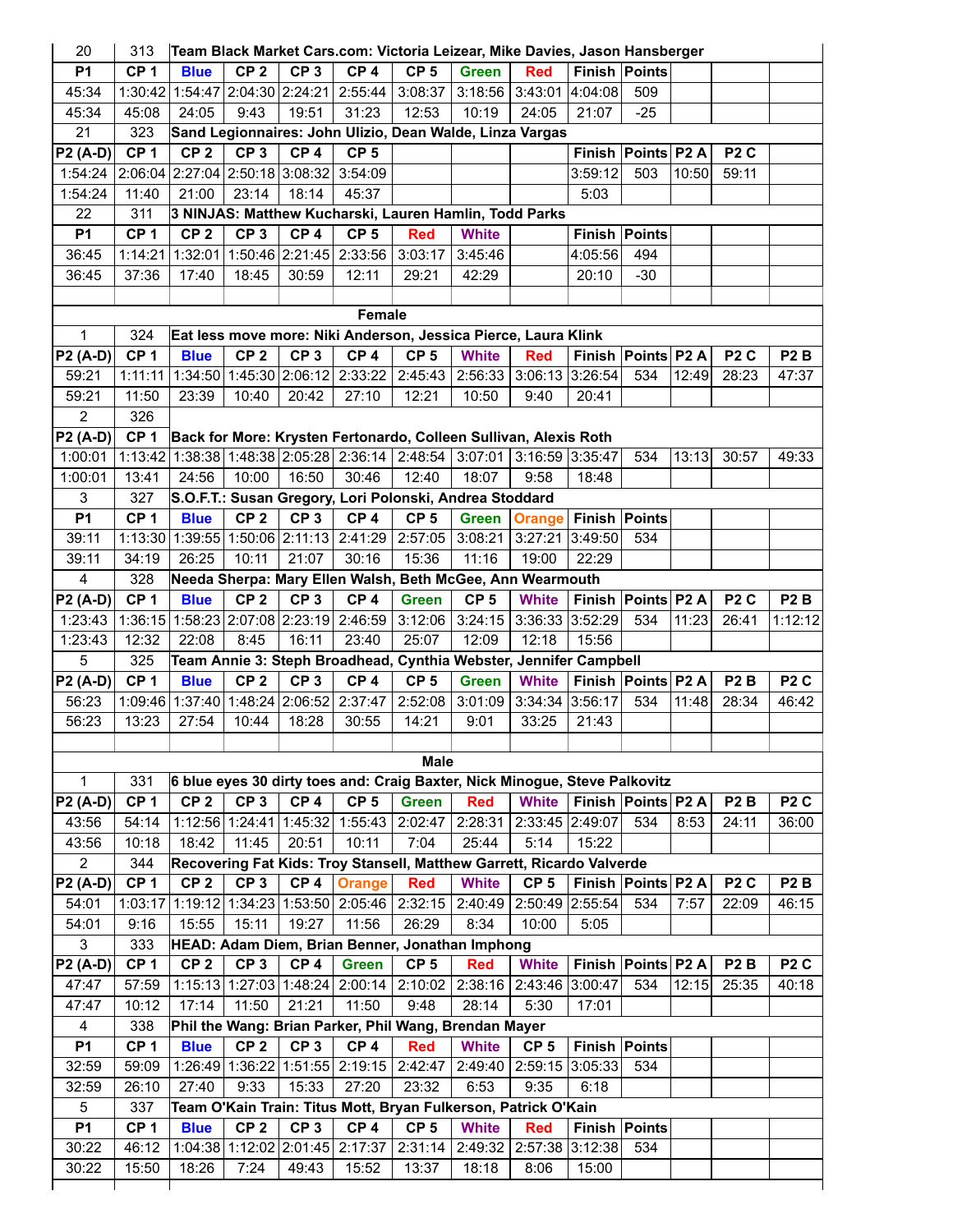| 6               | 340             |                                 |                         |                 | Lion's Den: Julian Porras, Emerson Porras, Eduardo Rincon                       |                 |                                 |                 |               |                        |       |                  |                  |
|-----------------|-----------------|---------------------------------|-------------------------|-----------------|---------------------------------------------------------------------------------|-----------------|---------------------------------|-----------------|---------------|------------------------|-------|------------------|------------------|
| <b>P2 (A-D)</b> | CP <sub>1</sub> | <b>Blue</b>                     | CP <sub>2</sub>         | CP <sub>3</sub> | CP <sub>4</sub>                                                                 | <b>White</b>    | <b>Red</b>                      | CP <sub>5</sub> |               | Finish   Points   P2 A |       | P <sub>2</sub> B | P <sub>2</sub> C |
| 55:57           | 1:07:45         |                                 |                         |                 | 1:31:15 1:39:23 1:53:55 2:20:32                                                 | 2:46:48         | 2:55:56 3:14:40 3:21:27         |                 |               | 534                    | 11:15 | 30:35            | 42:15            |
| 55:57           | 11:48           | 23:30                           | 8:08                    | 14:32           | 26:37                                                                           | 26:16           | 9:08                            | 18:44           | 6:47          |                        |       |                  |                  |
| $\overline{7}$  | 345             |                                 |                         |                 | I'M NOT CARRYING THAT KOALA: Mack Syler, Miguel Salazar, Cesar Salazar          |                 |                                 |                 |               |                        |       |                  |                  |
| <b>P2 (A-D)</b> | CP <sub>1</sub> | <b>Blue</b>                     | CP <sub>2</sub>         | CP <sub>3</sub> | CP <sub>4</sub>                                                                 | <b>White</b>    | <b>Red</b>                      | CP <sub>5</sub> |               | Finish   Points   P2 A |       | P <sub>2</sub> B | P <sub>2</sub> C |
| 56:03           | 1:07:26         |                                 |                         |                 | 1:29:00 1:37:44 1:53:31 2:19:31                                                 |                 | 2:48:12 2:57:44 3:15:02 3:21:33 |                 |               | 534                    | 12:00 | 30:13            | 42:07            |
| 56:03           | 11:23           | 21:34                           | 8:44                    | 15:47           | 26:00                                                                           | 28:41           | 9:32                            | 17:18           | 6:31          |                        |       |                  |                  |
| 8               | 343             |                                 |                         |                 | Sur: Tomas Solis, Marcelo Lando, Ignacio Jauregui                               |                 |                                 |                 |               |                        |       |                  |                  |
| P <sub>1</sub>  | CP <sub>1</sub> | <b>Blue</b>                     | CP <sub>2</sub>         | CP <sub>3</sub> | CP <sub>4</sub>                                                                 | CP <sub>5</sub> | <b>Red</b>                      | <b>White</b>    |               | Finish Points          |       |                  |                  |
| 39:20           | 1:09:57         |                                 |                         |                 | 1:36:23 1:45:44 2:01:36 2:17:19                                                 | 2:37:04         | 2:51:58                         | 3:00:39 3:22:47 |               | 534                    |       |                  |                  |
| 39:20           | 30:37           | 26:26                           | 9:21                    | 15:52           | 15:43                                                                           | 19:45           | 14:54                           | 8:41            | 22:08         |                        |       |                  |                  |
| 9               | 332             |                                 |                         |                 | TU: Paul Curtin, Jason Carlin, John Lambert                                     |                 |                                 |                 |               |                        |       |                  |                  |
| <b>P1</b>       | CP <sub>1</sub> | CP <sub>2</sub>                 | <b>White</b>            | <b>Red</b>      | CP <sub>3</sub>                                                                 | CP <sub>4</sub> | CP <sub>5</sub>                 | <b>Orange</b>   | Finish Points |                        |       |                  |                  |
| 36:58           | 1:02:22         |                                 |                         |                 | 1:22:45 1:43:17 1:52:34 2:29:15                                                 | 2:47:19         | 2:59:02                         | 3:05:49 3:26:19 |               | 534                    |       |                  |                  |
| 36:58           | 25:24           | 20:23                           | 20:32                   | 9:17            | 36:41                                                                           | 18:04           | 11:43                           | 6:47            | 20:30         |                        |       |                  |                  |
| 10              | 339             |                                 |                         |                 | Men Overboard: Jason Pepper, Josh Pepper, Scott Avery                           |                 |                                 |                 |               |                        |       |                  |                  |
| <b>P1</b>       | CP <sub>1</sub> | CP <sub>2</sub>                 | CP <sub>3</sub>         | CP <sub>4</sub> | CP <sub>5</sub>                                                                 | <b>Green</b>    | <b>Red</b>                      | <b>White</b>    |               | Finish Points          |       |                  |                  |
| 40:05           | 1:02:17         |                                 | 1:24:09 1:36:17 2:00:43 |                 | 2:12:39                                                                         | 2:24:27         | 3:01:29                         | 3:09:43 3:27:22 |               | 534                    |       |                  |                  |
| 40:05           | 22:12           | 21:52                           | 12:08                   | 24:26           | 11:56                                                                           | 11:48           | 37:02                           | 8:14            | 17:39         |                        |       |                  |                  |
| 11              | 349             |                                 |                         |                 | Blood Brothers: Donald Williams, Aaron Mosley, Kevin McVadon                    |                 |                                 |                 |               |                        |       |                  |                  |
| P2 (A-D)        | CP <sub>1</sub> | CP <sub>2</sub>                 | CP <sub>3</sub>         | CP <sub>4</sub> | <b>Green</b>                                                                    | CP <sub>5</sub> | <b>Red</b>                      | <b>White</b>    |               | Finish   Points   P2 A |       | P <sub>2</sub> C | P <sub>2</sub> B |
| 1:01:33         | 1:15:57         |                                 |                         |                 | 1:35:23 1:50:56 2:18:34 2:34:15                                                 | 2:46:52         | 3:02:41                         | 3:11:37 3:32:40 |               | 534                    | 11:03 | 29:55            | 49:03            |
| 1:01:33         | 14:24           | 19:26                           | 15:33                   | 27:38           | 15:41                                                                           | 12:37           | 15:49                           | 8:56            | 21:03         |                        |       |                  |                  |
| 12              | 346             |                                 |                         |                 | Curramba: Juan Uribe, Raul Rincon, Hector Rincon                                |                 |                                 |                 |               |                        |       |                  |                  |
| <b>P2 (A-D)</b> | CP <sub>1</sub> | CP <sub>2</sub>                 | CP <sub>3</sub>         | CP <sub>4</sub> | CP <sub>5</sub>                                                                 | <b>Red</b>      | <b>Orange</b>                   | <b>Green</b>    |               | Finish Points P2 A     |       | P <sub>2</sub> B | P <sub>2</sub> C |
| 52:29           | 1:04:15         |                                 | 1:21:56 1:34:53 2:00:27 |                 | 2:10:40                                                                         |                 | 2:24:55   2:53:25               | 3:19:00 3:34:36 |               | 534                    | 9:38  | 26:38            | 45:50            |
| 52:29           | 11:46           | 17:41                           | 12:57                   | 25:34           | 10:13                                                                           | 14:15           | 28:30                           | 25:35           | 15:36         |                        |       |                  |                  |
| 13              | 341             |                                 |                         |                 | Hopocalypse: Bill Prochazka, Evan Chadwick, Rob Chadwick                        |                 |                                 |                 |               |                        |       |                  |                  |
| <b>P1</b>       | CP <sub>1</sub> | CP <sub>2</sub>                 | CP <sub>3</sub>         | CP <sub>4</sub> | CP <sub>5</sub>                                                                 |                 |                                 |                 |               | Finish Points          |       |                  |                  |
| 1:01:50         |                 |                                 |                         |                 | 2:03:56 2:24:54 2:43:09 3:12:00 3:45:50                                         |                 |                                 |                 | 3:51:21       | 504                    |       |                  |                  |
| 1:01:50         | 1:02:06         | 20:58                           | 18:15                   | 28:51           | 33:50                                                                           |                 |                                 |                 | 5:31          |                        |       |                  |                  |
| 14              | 335             |                                 |                         |                 | Rice Buckets: Randy Lee, David Fei, Yuly Shaiou                                 |                 |                                 |                 |               |                        |       |                  |                  |
| P2 (A-D)        | CP <sub>1</sub> | CP <sub>2</sub>                 | CP <sub>3</sub>         | CP <sub>4</sub> | <b>Green</b>                                                                    | CP <sub>5</sub> | <b>Red</b>                      | <b>White</b>    |               | Finish   Points   P2 A |       | P <sub>2</sub> B | P <sub>2</sub> C |
| 1:11:58         |                 |                                 |                         |                 | 1:27:15 2:16:16 2:31:04 2:47:33  3:11:19   3:25:35   3:57:40   4:11:42  4:36:24 |                 |                                 |                 |               | 349                    | 11:47 | 32:58            | 1:00:53          |
| 1:11:58         | 15:17           | 49:01                           | 14:48                   | 16:29           | 23:46                                                                           | 14:16           | 32:05                           | 14:02           | 24:42         | $-185$                 |       |                  |                  |
| 15              | 329             |                                 |                         |                 | Ias verguitas: Elkin Ardila, Edoardo Rincon, fidel Rincon                       |                 |                                 |                 |               |                        |       |                  |                  |
| <b>P2 (A-D)</b> | CP <sub>1</sub> | <b>Blue</b>                     | CP <sub>2</sub>         | CP <sub>5</sub> | CP <sub>4</sub>                                                                 | <b>Red</b>      | <b>White</b>                    |                 |               | Finish Points P2 A     |       | P <sub>2</sub> B | P <sub>2</sub> C |
| 1:08:36         | 1:23:44         |                                 |                         |                 | 1:50:50 2:00:44 2:13:13 2:32:47                                                 | 3:03:52         | 3:15:49                         |                 | 3:40:10       | 334                    | 13:50 | 32:35            | 53:23            |
| 1:08:36         | 15:08           | 27:06                           | 9:54                    | 12:29           | 19:34                                                                           | 31:05           | 11:57                           |                 | 24:21         | $-100$                 |       |                  |                  |
| 16              | 342             |                                 |                         |                 | 3J's: Joel Reyes, Josh Marti, Jim Seymour                                       |                 |                                 |                 |               |                        |       |                  |                  |
| P2 (A-D)        | CP <sub>1</sub> | CP <sub>2</sub>                 | CP <sub>3</sub>         | CP <sub>4</sub> | CP <sub>5</sub>                                                                 | <b>Green</b>    | <b>Red</b>                      | <b>White</b>    |               | Finish   Points   P2 A |       | P <sub>2</sub> C | P <sub>2</sub> B |
| 1:13:52         |                 | 1:26:49 1:48:16 2:03:04 2:44:19 |                         |                 | 3:04:25                                                                         | 3:14:36         | 4:12:38                         | 4:20:33         | 4:44:34       | 309                    | 13:16 | 32:49            | 1:05:24          |
| 1:13:52         | 12:57           | 21:27                           | 14:48                   | 41:15           | 20:06                                                                           | 10:11           | 58:02                           | 7:55            | 24:01         | $-225$                 |       |                  |                  |
|                 |                 |                                 |                         |                 |                                                                                 |                 |                                 |                 |               |                        |       |                  |                  |
|                 |                 |                                 |                         |                 |                                                                                 | <b>Masters</b>  |                                 |                 |               |                        |       |                  |                  |
| 1               | 368             |                                 |                         |                 | Green Machine: James Stewart, Jeff Durr, Bill Stewart                           |                 |                                 |                 |               |                        |       |                  |                  |
| <b>P1</b>       | CP <sub>1</sub> | CP <sub>2</sub>                 | CP <sub>3</sub>         | CP <sub>4</sub> | <b>Green</b>                                                                    | CP <sub>5</sub> | <b>White</b>                    | <b>Red</b>      |               | <b>Finish Points</b>   |       |                  |                  |
| 31:20           | 46:30           |                                 |                         |                 | 1:02:47   1:13:27   1:29:07   1:42:44                                           |                 | 1:54:08 2:00:49                 | 2:08:21 2:21:30 |               | 534                    |       |                  |                  |
| 31:20           | 15:10           | 16:17                           | 10:40                   | 15:40           | 13:37                                                                           | 11:24           | 6:41                            | 7:32            | 13:09         |                        |       |                  |                  |
| $\overline{2}$  | 356             |                                 |                         |                 | Fade to Black: Tom Dummond, Clay Sebring, Ted Boone                             |                 |                                 |                 |               |                        |       |                  |                  |
| P <sub>1</sub>  | CP <sub>1</sub> | <b>Blue</b>                     | CP <sub>2</sub>         | CP <sub>3</sub> | CP <sub>4</sub>                                                                 | CP <sub>5</sub> | <b>Red</b>                      | <b>White</b>    |               | <b>Finish Points</b>   |       |                  |                  |
| 41:58           |                 |                                 |                         |                 | 1:01:44   1:21:44   1:29:35   1:41:01   2:00:51                                 | 2:10:18         | 2:24:04                         | 2:30:29 2:46:40 |               | 534                    |       |                  |                  |
| 41:58           | 19:46           | 20:00                           | 7:51                    | 11:26           | 19:50                                                                           | 9:27            | 13:46                           | 6:25            | 16:11         |                        |       |                  |                  |
| 3               | 364             |                                 |                         |                 | Who the Hell Cares: George Miller, Rocco Sovero, Chris Ohm                      |                 |                                 |                 |               |                        |       |                  |                  |
| P <sub>1</sub>  | CP <sub>1</sub> | CP <sub>2</sub>                 | CP <sub>3</sub>         | CP <sub>4</sub> | <b>Green</b>                                                                    | CP <sub>5</sub> | <b>Red</b>                      | <b>White</b>    |               | <b>Finish Points</b>   |       |                  |                  |
|                 |                 |                                 |                         |                 |                                                                                 |                 |                                 |                 |               |                        |       |                  |                  |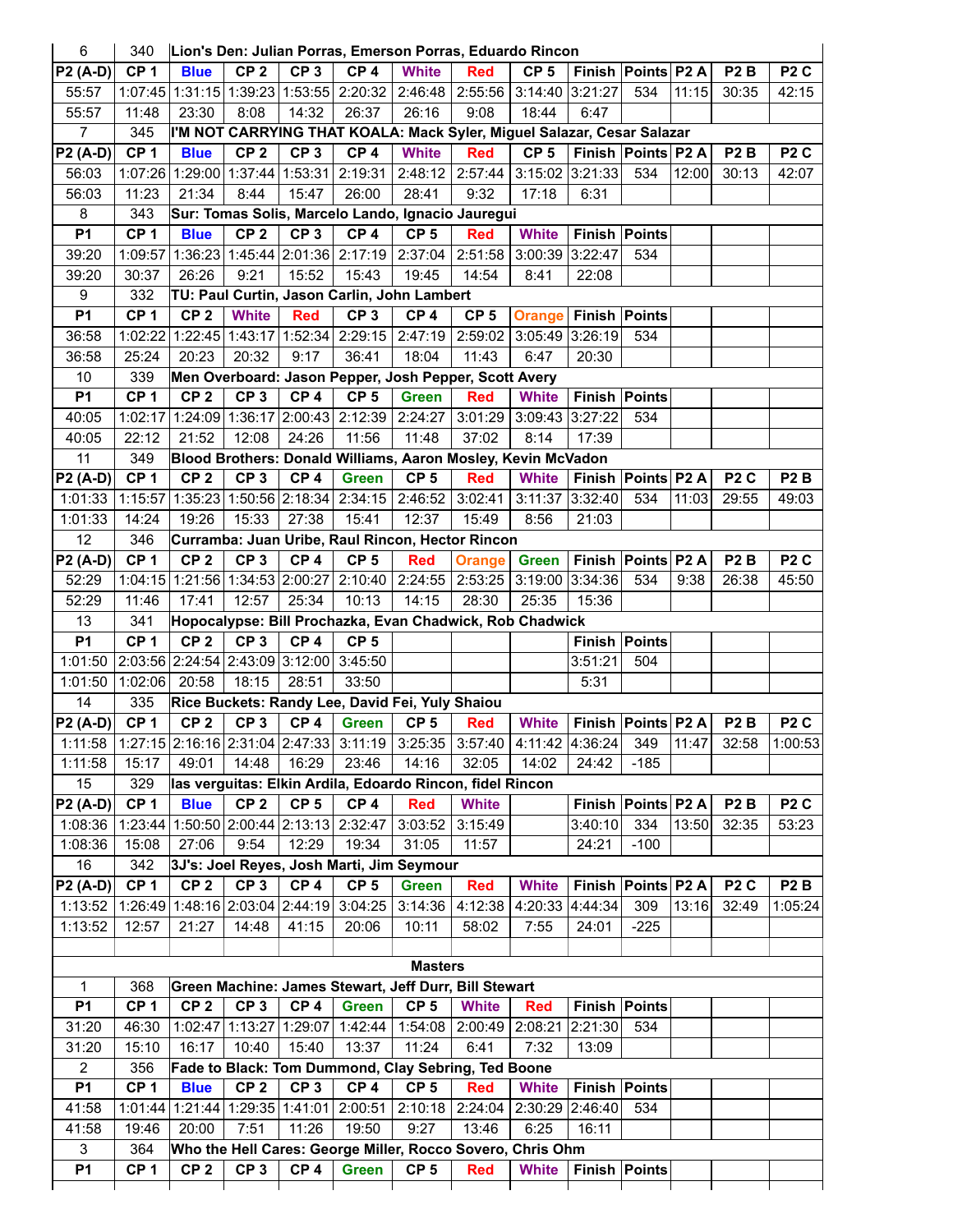| 38:41           |                 |                 |                                 |                 | 1:00:02 1:17:23 1:29:04 1:49:07 1:59:24 2:08:01 2:24:11 2:30:46 2:48:51 |                 |                   |                 |                      | 534                    |       |                  |                  |
|-----------------|-----------------|-----------------|---------------------------------|-----------------|-------------------------------------------------------------------------|-----------------|-------------------|-----------------|----------------------|------------------------|-------|------------------|------------------|
| 38:41           | 21:21           | 17:21           | 11:41                           | 20:03           | 10:17                                                                   | 8:37            | 16:10             | 6:35            | 18:05                |                        |       |                  |                  |
| 4               | 352             |                 |                                 |                 | Team Annie 4: LaMar Broadhead, Dennis Davis, Matt Edwards               |                 |                   |                 |                      |                        |       |                  |                  |
| <b>P2 (A-D)</b> | CP <sub>1</sub> | CP <sub>2</sub> | CP <sub>3</sub>                 | CP <sub>4</sub> | CP <sub>5</sub>                                                         | <b>Green</b>    | <b>White</b>      | <b>Red</b>      |                      | Finish Points P2 A     |       | P <sub>2</sub> B | P <sub>2</sub> C |
| 43:10           | 52:36           | 1:07:20         |                                 | 1:17:30 1:31:25 | 1:39:15                                                                 | 2:08:58         | 2:34:08           | 2:41:00 2:53:19 |                      | 534                    | 8:47  | 23:55            | 35:15            |
| 43:10           | 9:26            | 14:44           | 10:10                           | 13:55           | 7:50                                                                    | 29:43           | 25:10             | 6:52            | 12:19                |                        |       |                  |                  |
| 5               | 351             |                 |                                 |                 | Fossil Fueled: Kevin Adams, Scott Scudamore, Marianne Swann             |                 |                   |                 |                      |                        |       |                  |                  |
| <b>P2 (A-D)</b> | CP <sub>1</sub> | CP <sub>2</sub> | CP <sub>3</sub>                 | CP <sub>4</sub> | CP <sub>5</sub>                                                         | <b>Green</b>    | <b>White</b>      | <b>Red</b>      | <b>Finish</b>        | Points P2 A            |       | P <sub>2</sub> B | P <sub>2</sub> C |
| 58:56           | 1:11:15         |                 |                                 |                 | 1:26:54 1:38:45 1:56:38 2:05:47                                         | 2:16:05         | 2:36:10           | 2:44:12 2:59:51 |                      | 534                    | 12:08 | 28:20            | 48:57            |
| 58:56           | 12:19           | 15:39           | 11:51                           | 17:53           | 9:09                                                                    | 10:18           | 20:05             | 8:02            | 15:39                |                        |       |                  |                  |
| 6               | 353             |                 |                                 |                 | Tres loco hermanos: Kody Cario, Dickens Bishop, Val Fertitta            |                 |                   |                 |                      |                        |       |                  |                  |
| P2 (A-D)        | CP <sub>1</sub> | <b>Blue</b>     | CP <sub>2</sub>                 | CP <sub>3</sub> | CP <sub>4</sub>                                                         | CP <sub>5</sub> | <b>Red</b>        | <b>White</b>    |                      | Finish Points P2 A     |       | P <sub>2</sub> B | P <sub>2</sub> C |
| 52:05           |                 |                 | 1:15:35 1:35:49 1:43:59 2:00:23 |                 | 2:15:45                                                                 | 2:25:37         | 2:41:23           | 2:48:26 3:05:00 |                      | 534                    | 12:25 | 28:56            | 42:03            |
| 52:05           | 23:30           | 20:14           | 8:10                            | 16:24           | 15:22                                                                   | 9:52            | 15:46             | 7:03            | 16:34                |                        |       |                  |                  |
| $\overline{7}$  | 358             |                 |                                 |                 | Foto Finish: David Howlett, Robert Lewis, James Stuhltrager             |                 |                   |                 |                      |                        |       |                  |                  |
| <b>P1</b>       | CP <sub>1</sub> | CP <sub>2</sub> | CP <sub>3</sub>                 | CP <sub>4</sub> | CP <sub>5</sub>                                                         | <b>Red</b>      | <b>White</b>      | <b>Green</b>    | Finish Points        |                        |       |                  |                  |
| 44:48           |                 |                 |                                 |                 | 1:14:49 1:35:05 1:48:26 2:07:19 2:16:22                                 | 2:29:47         | 2:37:29           | 2:55:40 3:09:34 |                      | 534                    |       |                  |                  |
| 44:48           | 30:01           | 20:16           | 13:21                           | 18:53           | 9:03                                                                    | 13:25           | 7:42              | 18:11           | 13:54                |                        |       |                  |                  |
| 8               | 361             |                 |                                 |                 | Team Annie 2: Chris Lyons, Jim Danner, Glenn Ammons                     |                 |                   |                 |                      |                        |       |                  |                  |
| P2 (A-D)        | CP <sub>1</sub> | <b>Blue</b>     | CP <sub>2</sub>                 | CP <sub>3</sub> | CP <sub>4</sub>                                                         | CP <sub>5</sub> | <b>Green</b>      | <b>White</b>    |                      | Finish Points P2 A     |       | P <sub>2</sub> B | P <sub>2</sub> C |
| 54:18           | 1:04:52         |                 | 1:25:03 1:32:47 1:44:09         |                 | 2:01:41                                                                 | 2:11:25         | 2:18:11           | 2:56:40         | 3:11:28              | 534                    | 8:49  | 26:51            | 45:28            |
| 54:18           | 10:34           | 20:11           | 7:44                            | 11:22           | 17:32                                                                   | 9:44            | 6:46              | 38:29           | 14:48                |                        |       |                  |                  |
| 9               | 366             |                 |                                 |                 | Team 366: Chris Snow, Bart Messick, Pati Delgado                        |                 |                   |                 |                      |                        |       |                  |                  |
| <b>P1</b>       | CP <sub>1</sub> | <b>Blue</b>     | CP <sub>2</sub>                 | CP <sub>3</sub> | CP <sub>4</sub>                                                         | <b>Green</b>    | CP <sub>5</sub>   | <b>Orange</b>   | <b>Finish Points</b> |                        |       |                  |                  |
| 38:46           |                 |                 |                                 |                 | 1:04:03 1:24:08 1:32:24 1:46:03 2:09:16                                 | 2:31:46         | 2:41:46           | 2:50:15 3:14:55 |                      | 534                    |       |                  |                  |
| 38:46           | 25:17           | 20:05           | 8:16                            | 13:39           | 23:13                                                                   | 22:30           | 10:00             | 8:29            | 24:40                |                        |       |                  |                  |
| 10              | 355             |                 |                                 |                 | Doherty Fighting Irish: Dennis Doherty, Steve Doherty, Helen Doherty    |                 |                   |                 |                      |                        |       |                  |                  |
| <b>P2 (A-D)</b> | CP <sub>1</sub> | <b>Blue</b>     | CP <sub>2</sub>                 | CP <sub>3</sub> | CP <sub>4</sub>                                                         | CP <sub>5</sub> | <b>Red</b>        | <b>White</b>    | Finish Points P2 A   |                        |       | P <sub>2</sub> B | P <sub>2</sub> C |
| 53:42           |                 |                 | 1:06:33 1:28:38 1:37:49 1:51:09 |                 | 2:17:24                                                                 | 2:29:06         | 2:44:53           | 2:51:22 3:16:35 |                      | 534                    | 12:03 | 29:08            | 43:12            |
| 53:42           | 12:51           | 22:05           | 9:11                            | 13:20           | 26:15                                                                   | 11:42           | 15:47             | 6:29            | 25:13                |                        |       |                  |                  |
| 11              | 357             |                 |                                 |                 | The Spinsters: Erin Hobbs, Kim Spletter, Mike Yoho                      |                 |                   |                 |                      |                        |       |                  |                  |
| P2 (A-D)        | CP <sub>1</sub> | <b>Blue</b>     | CP <sub>2</sub>                 | CP <sub>3</sub> | CP <sub>4</sub>                                                         | CP <sub>5</sub> | <b>White</b>      | <b>Red</b>      |                      | Finish Points P2 A     |       | P <sub>2</sub> C | P <sub>2</sub> B |
| 1:03:00         | 1:17:50         |                 |                                 |                 | $1:42:50$   1:53:35   2:12:11   2:41:02                                 | 2:52:38         | 3:06:08           | 3:16:55 3:37:59 |                      | 534                    | 13:26 | 31:40            | 49:53            |
| 1:03:00         | 14:50           | 25:00           | 10:45                           | 18:36           | 28:51                                                                   | 11:36           | 13:30             | 10:47           | 21:04                |                        |       |                  |                  |
| 12              | 365             |                 |                                 |                 | TriGen: Scott Smallwood, Richard Smallwood, Eliza Smallwood             |                 |                   |                 |                      |                        |       |                  |                  |
| <b>P2 (A-D)</b> | CP <sub>1</sub> | <b>Blue</b>     | CP <sub>2</sub>                 | CP <sub>3</sub> | CP <sub>4</sub>                                                         | CP <sub>5</sub> | <b>Red</b>        | <b>White</b>    |                      | Finish   Points   P2 A |       | P <sub>2</sub> B | P <sub>2</sub> C |
| 1:17:36         |                 |                 | 1:32:35 1:55:39 2:05:17 2:23:37 |                 | 2:49:13                                                                 |                 | $3:01:50$ 3:15:40 | 3:24:51 3:43:55 |                      | 534                    | 14:29 | 33:49            | 1:00:28          |
| 1:17:36         | 14:59           | 23:04           | 9:38                            | 18:20           | 25:36                                                                   | 12:37           | 13:50             | 9:11            | 19:04                |                        |       |                  |                  |
| 13              | 354             |                 |                                 |                 | Matthew Cohen: Matthew Cohen, Jeff Plotkin, Steve Brown                 |                 |                   |                 |                      |                        |       |                  |                  |
| <b>P1</b>       | CP <sub>1</sub> | CP <sub>2</sub> | CP <sub>3</sub>                 | CP <sub>4</sub> | CP <sub>5</sub>                                                         |                 |                   |                 |                      | <b>Finish Points</b>   |       |                  |                  |
| 57:31           |                 |                 | 2:07:36 2:27:33 2:47:04 3:16:42 |                 | 3:31:54                                                                 |                 |                   |                 | 3:38:34              | 504                    |       |                  |                  |
| 57:31           | 1:10:05         | 19:57           | 19:31                           | 29:38           | 15:12                                                                   |                 |                   |                 | 6:40                 |                        |       |                  |                  |
| 14              | 359             |                 |                                 |                 | Young Guns: Melissa Krambeck, Vicki Nielsen, Ron Young                  |                 |                   |                 |                      |                        |       |                  |                  |
| <b>P2 (A-D)</b> | CP <sub>1</sub> | CP <sub>2</sub> | CP <sub>3</sub>                 | CP <sub>4</sub> | CP <sub>5</sub>                                                         |                 |                   |                 |                      | Finish Points P2 A     |       | P <sub>2</sub> C |                  |
| 2:07:43         |                 |                 | 2:21:24 2:42:54 2:59:47 3:27:03 |                 | 3:42:54                                                                 |                 |                   |                 | 3:52:24              | 503                    | 14:38 | 32:32            |                  |
| 2:07:43         | 13:41           | 21:30           | 16:53                           | 27:16           | 15:51                                                                   |                 |                   |                 | 9:30                 |                        |       |                  |                  |
| 15              | 363             |                 |                                 |                 | Team 363: Cara Miller, Livia Drescher, Kathleen Koch                    |                 |                   |                 |                      |                        |       |                  |                  |
| P2 (A-D)        | CP <sub>1</sub> | <b>Blue</b>     | CP <sub>2</sub>                 | CP <sub>3</sub> | CP <sub>4</sub>                                                         | CP <sub>5</sub> | <b>Red</b>        | <b>White</b>    |                      | Finish Points P2 A     |       | P <sub>2</sub> B | P <sub>2</sub> C |
| 1:04:23         |                 |                 |                                 |                 | 1:19:00 1:44:50 1:54:49 2:16:18 2:50:44                                 | 3:14:52         | 3:33:32           | 3:46:03 4:06:10 |                      | 499                    | 13:07 | 33:25            | 50:51            |
| 1:04:23         | 14:37           | 25:50           | 9:59                            | 21:29           | 34:26                                                                   | 24:08           | 18:40             | 12:31           | 20:07                | $-35$                  |       |                  |                  |
| 16              | 367             |                 |                                 |                 | Housewives of Hagerstown: Sabina Spicher, Pam Clemmer, Kathleen Murray  |                 |                   |                 |                      |                        |       |                  |                  |
| <b>P1</b>       | CP <sub>1</sub> | <b>Blue</b>     | CP <sub>2</sub>                 | CP <sub>3</sub> | CP <sub>4</sub>                                                         | CP <sub>5</sub> | <b>Red</b>        |                 |                      | <b>Finish Points</b>   |       |                  |                  |
| 51:31           |                 |                 | 1:29:36 1:53:42 2:03:37 2:28:53 |                 | 3:04:25                                                                 | 3:19:03         | 3:37:01           |                 | 4:07:59              | 484                    |       |                  |                  |
| 51:31           | 38:05           | 24:06           | 9:55                            | 25:16           | 35:32                                                                   | 14:38           | 17:58             |                 | 30:58                | -40                    |       |                  |                  |
| 17              | 362             |                 |                                 |                 | Y-Not: John Mayhew, Kelli K. Mayhew, Jae M. Teeter                      |                 |                   |                 |                      |                        |       |                  |                  |
| <b>P2 (A-D)</b> | CP <sub>1</sub> | CP <sub>2</sub> | CP <sub>3</sub>                 | CP <sub>4</sub> | CP <sub>5</sub>                                                         | <b>Green</b>    | <b>White</b>      | <b>Red</b>      |                      | Finish   Points   P2 A |       | P <sub>2</sub> C | P <sub>2</sub> B |
|                 |                 |                 |                                 |                 |                                                                         |                 |                   |                 |                      |                        |       |                  |                  |